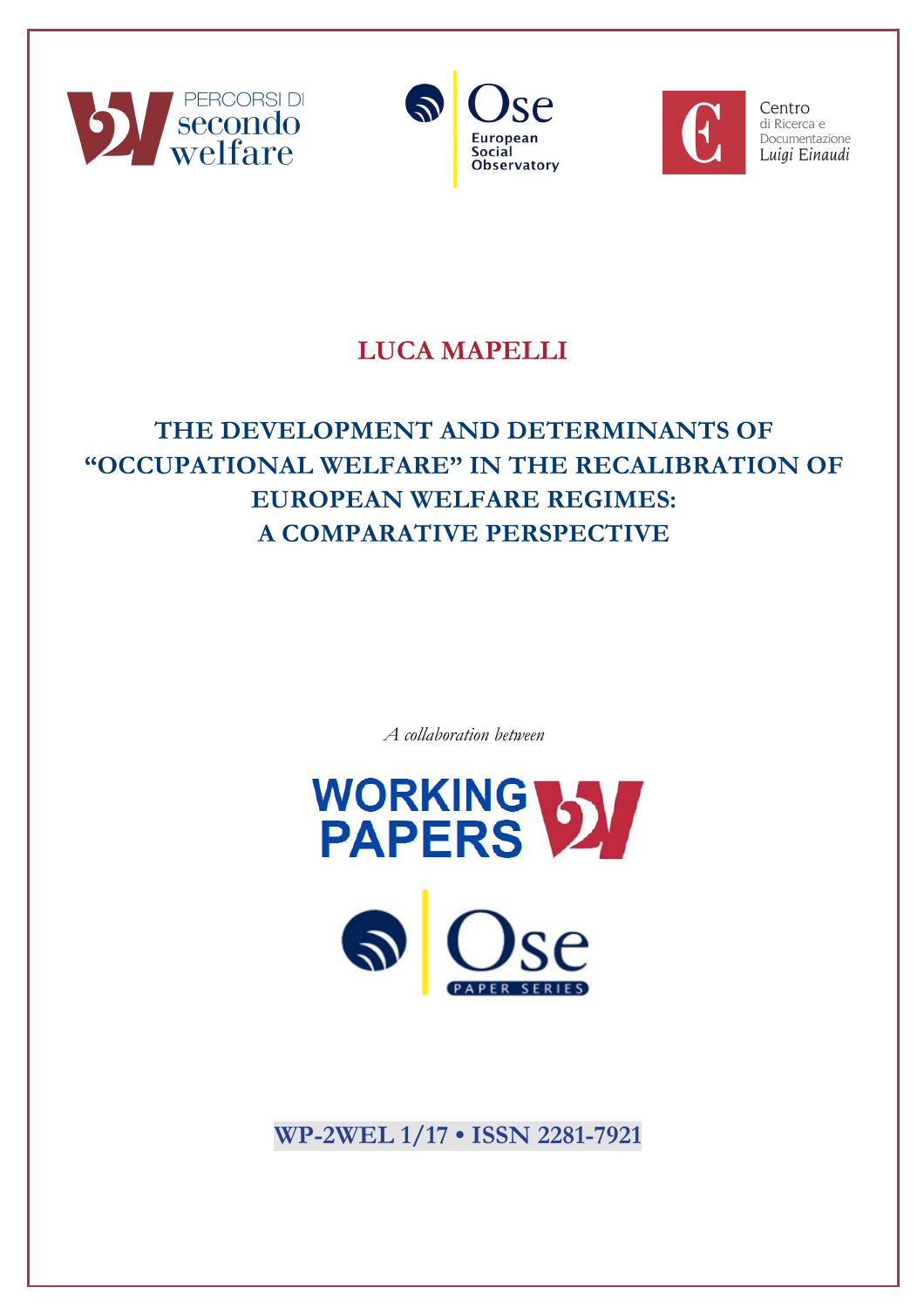© 2017 Luca Mapelli, OSE e 2WEL • Centro Einaudi





2WEL, Percorsi di secondo welfare • Centro Einaudi Via Ponza, 4 • 10121 Torino +39 011 5591611 • segreteria@centroeinaudi.it www.secondowelfare.it • www.centroeinaudi.it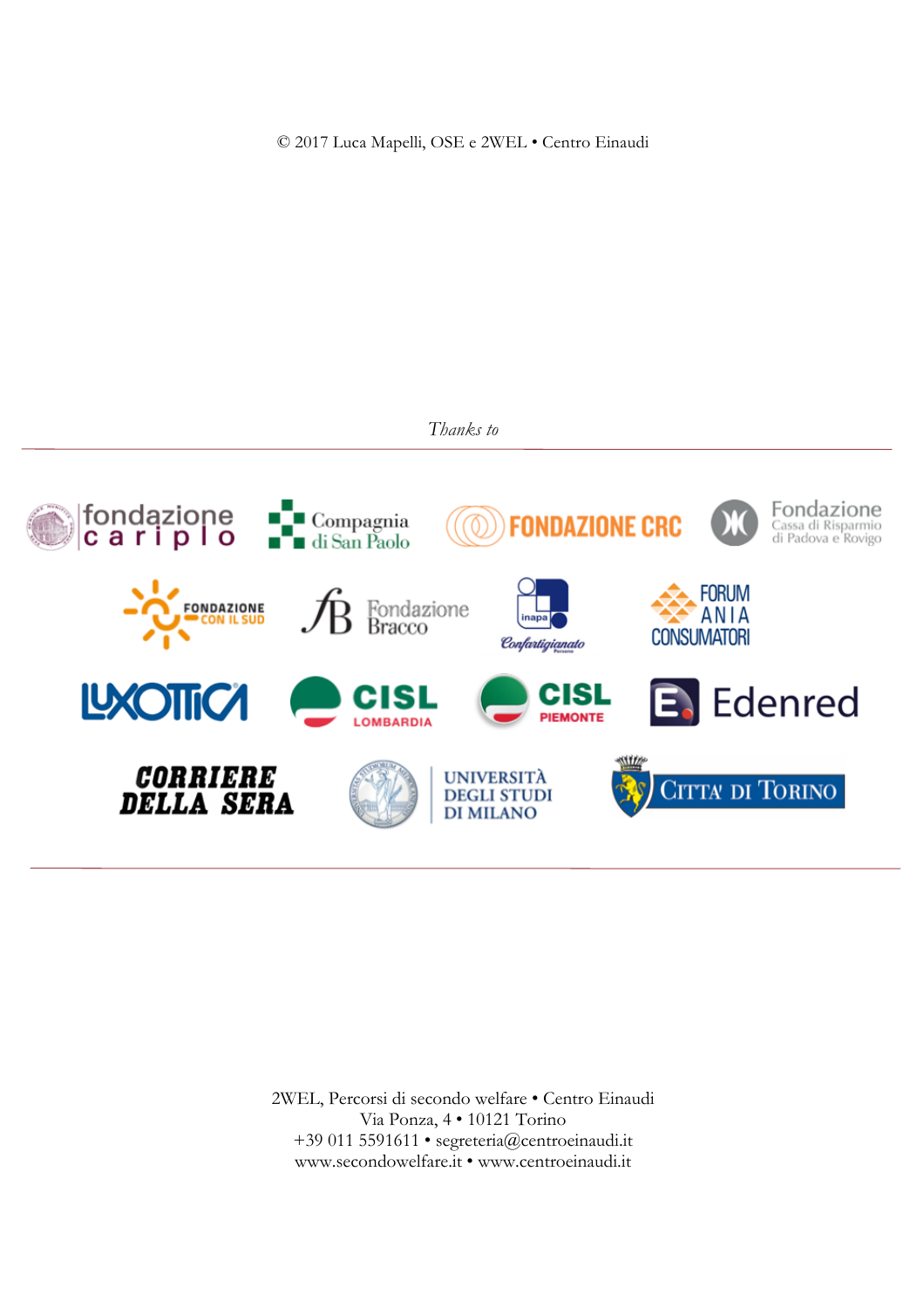**Luca Mapelli** graduated in Master's Economics and Political Science at the University of Milan with a comparative thesis on occupational welfare in Europe. He previously achieved his Bachelor's Degree with a thesis on the sustainability of Japanese public debt. He worked as a research intern at the Brussels-based European Social Observatory, contributing to the PROWELFARE Project.

**Percorsi di secondo welfare** is a research project started in 2011. It is structured as a partnership - led by Dr. Franca Maino as director and Prof. Maurizio Ferrera as scientific supervisor, both academics at the University of Milan - hosted by the research centre Centro Einaudi in Turin. The venture has been funded and actively supported by several partners, among which some of the most important Italian companies, trade unions and foundations. It is committed to enhancing the understanding of "second welfare", a mix of social protection programs not funded by the State but provided instead by a wide range of economic and social ac- tors, linked to territories and local communities, in order to tackle the challenges posed by emerging social needs. The website www.secondowelfare.it collects the most significant "second welfare" experiences at national and international level in the attempt to spread knowledge for purposes of evaluation and, hopefully, emulation. The research also seeks to build a strong conceptual framework for future reference.

**The European Social Observatory** (OSE) is a centre for research, information and training. It specialises in the social dimension of the European Union (EU), its mission being to analyse the impact of European integration on social and employment policies both at EU level and within the Member States. By conducting research, formulating policy proposals and producing training toolkits, the OSE lays the foundations for critical analysis of European integration. It has a forward- looking approach and operates as a think- tank, identifying issues as they emerge. The Observatory has organised several high-profile international conferences, especially during Belgium's presidencies of the European Union. It works closely with the Belgian and European public authorities, as well as with trade unions and civil society organisations.

## *Referring to this publication:*

*Mapelli, L. (2017), "The Development and Determinants of 'Occupational Welfare' in the Recalibration of European Welfare Regimes: A Comparative Perspective", Working Paper 2WEL 1/2017, Torino/Brussels: Centro Einaudi and European Social Observatory, November, 29 p.*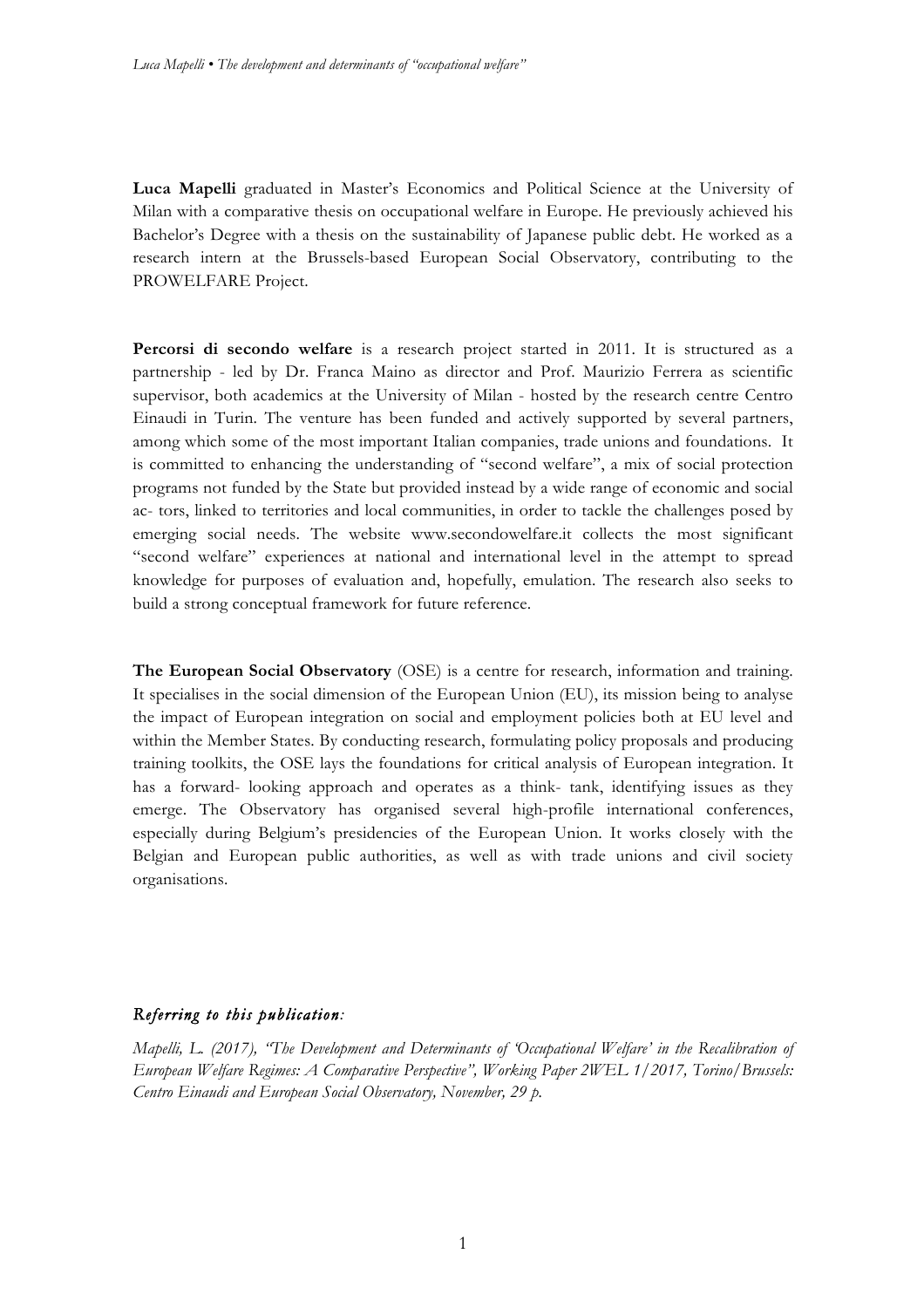# **TABLE OF CONTENTS**

| Abstract                                                                                  | $\mathfrak{Z}$ |
|-------------------------------------------------------------------------------------------|----------------|
| Introduction                                                                              | $\overline{4}$ |
| 1. Relevance and determinants of occupational welfare: research questions and methodology | 5              |
| 1.1 Risks and opportunities: adequacy and dualism                                         | 6              |
| 1.2 Research questions, methodological choices and case selection                         | 7              |
| 2. Occupational pensions and reconciliation: evidence from a comparative perspective      | 9              |
| 2.1 Pensions                                                                              | 9              |
| 2.1.1 Sweden                                                                              | 9              |
| 2.1.2 United Kingdom                                                                      | 10             |
| 2.1.3 Germany                                                                             | 11             |
| 2.1.4 Italy                                                                               | 12             |
| 2.2 Work-life balance                                                                     | 13             |
| 2.2.1 Sweden                                                                              | 13             |
| 2.2.2 United Kingdom                                                                      | 15             |
| 2.2.3 Germany                                                                             | 16             |
| 2.2.4 Italy                                                                               | 17             |
| 3. Explaining cross-policy field and cross-country variation                              | 18             |
| 3.1 Cross-policy field: impact of old and new risks                                       | 19             |
| 3.2 The relevance of country-specific factors                                             | 20             |
| 3.2.1 Welfare regime and public provision: affecting quantity                             | 20             |
| 3.2.2 Industrial relations and legislation: influencing the quality                       | 21             |
| 3.2.3 Additional factor: entrepreneurial fabric                                           | 23             |
| Conclusions                                                                               | 24             |
| References                                                                                | 26             |
| Websites                                                                                  | 30             |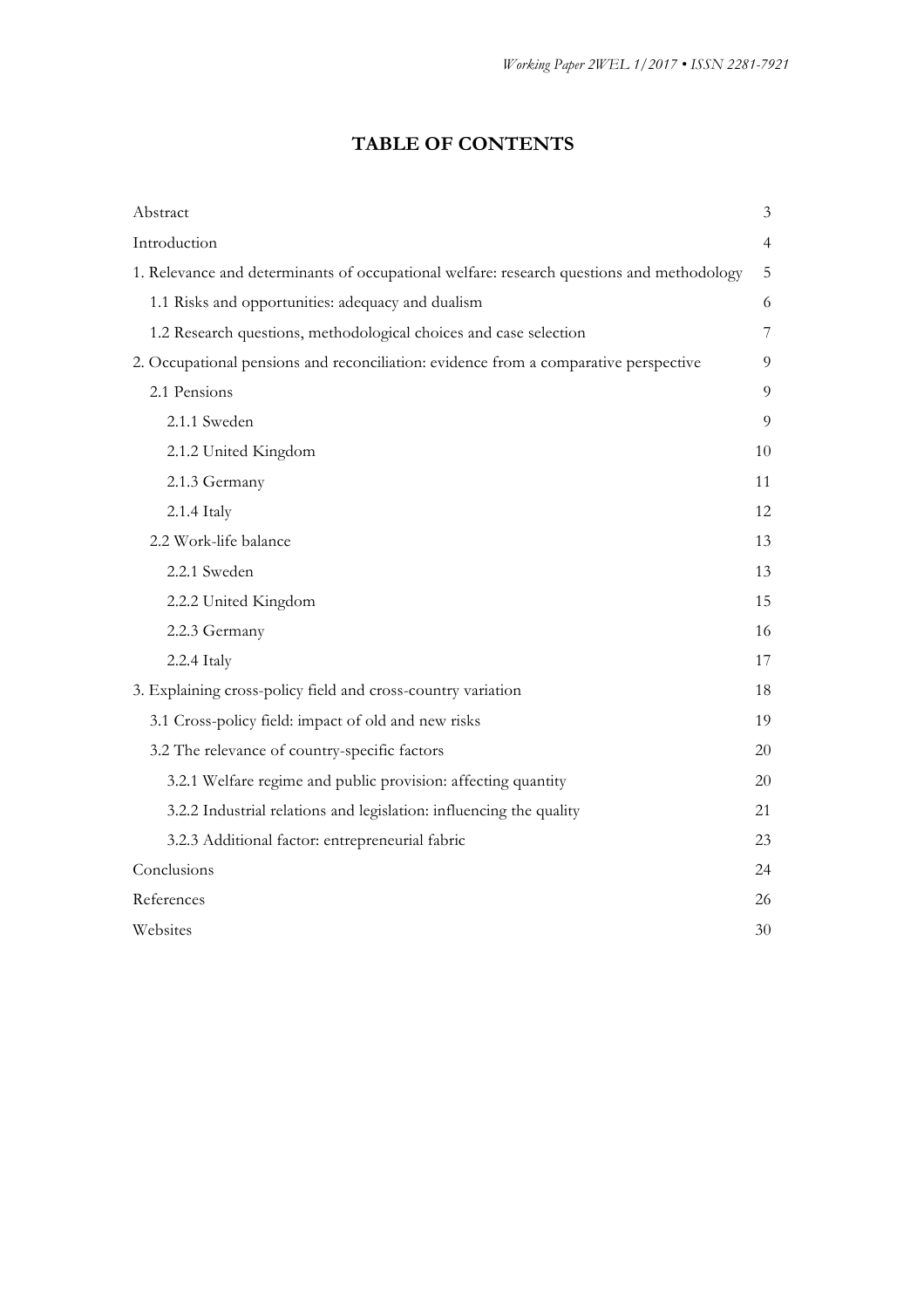#### **ABSTRACT**

Since the end of the so-called "golden age of the Welfare State", European social protection systems have undergone a process of recalibration, which slowed down the growth of public social expenditure and, in some cases, resulted in retrenchment. Against this backdrop, occupational forms of welfare provision gained a new role in European welfare mixes. These developments involve risks as well as opportunities: while private social expenditure does not impinge on public budgets, its increasing role may result in greater dualism and fragmentation. Building on relevant literature and current debate, the present paper aims at analysing how occupational welfare has recently developed at the European level, and how well it can perform a social policy function. In order to do so, we identified a set of relevant field-specific and country-specific factors that could help explain the extent of occupational welfare development (its quantity) and its efficacy as an instrument of social policy (its quality). The impact of such factors is observed across two policy fields – addressing old and new risks – and four European countries, representing four different types of welfare regimes.

Our findings suggest that, overall, occupational welfare is becoming increasingly important in European welfare mixes; however, the quantity and quality of its development depend on a number of field-specific and country-specific variables. After having analysed the role played by such variables, we conclude that occupational welfare can retain a social policy function, provided that it is handled with care and built upon a solid public underpinning.

#### **KEYWORDS**

Occupational welfare, comparative analysis, Europe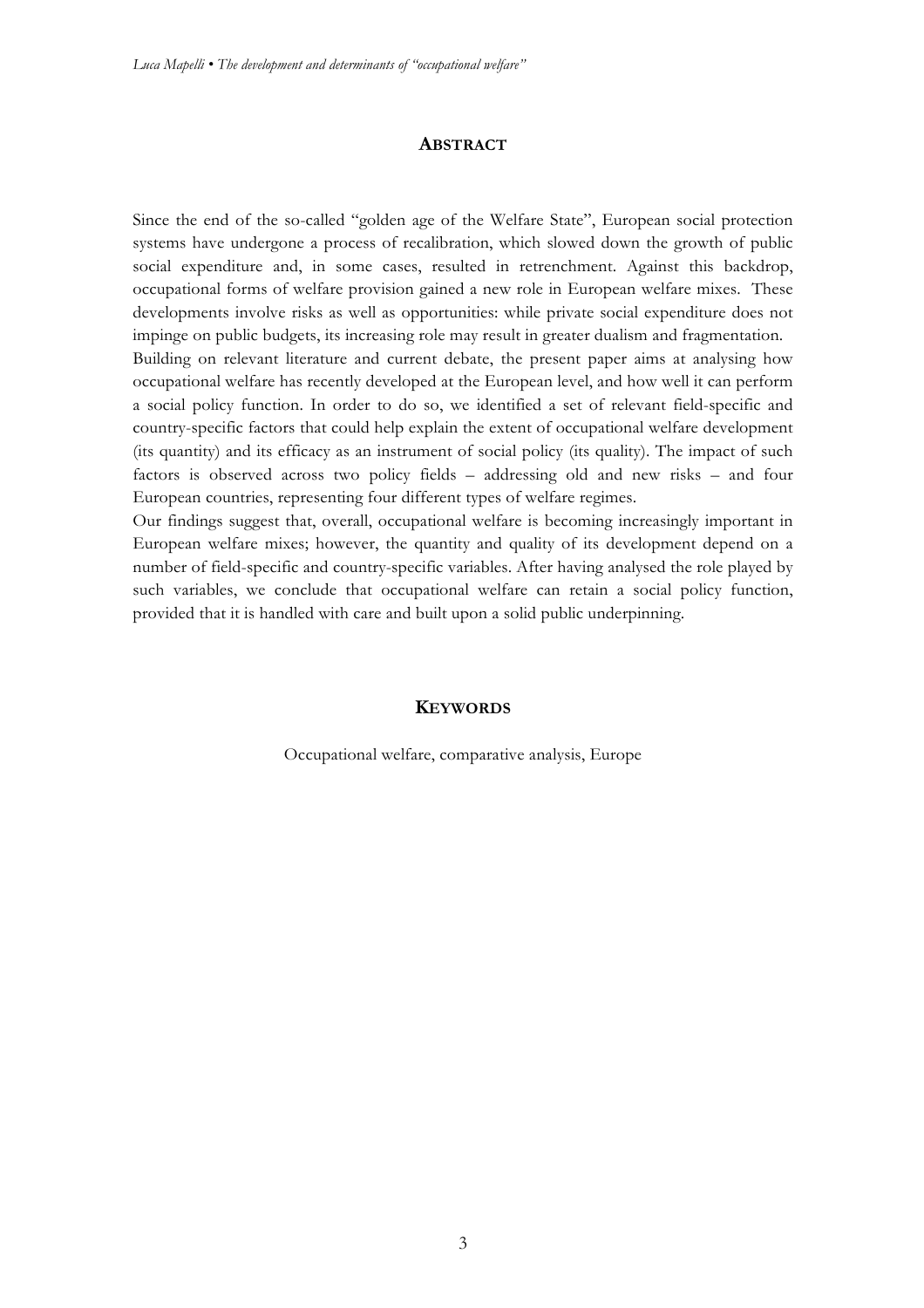# **INTRODUCTION**<sup>1</sup>

<u> 1989 - Jan Samuel Barbara, margaret e</u>

For decades now, the European Union has been characterised by comparatively high levels of public social expenditure compared to the rest of the world: according to Begg et al. (2015), in 2012 EU welfare spending was 40% of the world total, despite its GDP accounting for "only" 24% of global output. By reconciling high levels of GDP and low inequality, welfare states have become associated with the very idea of Europe and the values underpinning it (de Geus, 2015). Indeed, ever-swelling social protection marked the so-called "golden age of welfare expansion", spanning from the end of the Second World War until the mid-Seventies. However, these *trente glorieuses* were followed by a "Silver Age" during which welfare states slowed down their growth and underwent reforms aimed at coping with exogenous as well as endogenous challenges, including globalisation, post-industrialisation, and changing family patterns (Ferrera, 2007). These reforms featured shifts of weight between different social programmes, targeted classes, and actors involved in welfare provision; a combination of additions and subtractions identified by Ferrera and Hemerjik (2003) as "recalibration". Although the long-standing age of recalibration did not dent the core of the European social paradigm, more recent developments, such as the European debt crisis, have pushed EU countries to further reform and curb social expenditure. In fact, public social expenditure as a percentage of GDP has halted or started to slightly decline in many EU Member States (OECD SOCX).

Against this backdrop, the development of occupational welfare is particularly interesting2. While the public sphere is being recalibrated, per-head private social expenditure has increased in most European countries, and so has its incidence in terms of total social expenditure. Occupational welfare arguably constitutes a considerable part of this process: indeed, employment contracts more and more often include provisions addressing a wide range of risks, from old age and health to newer risks such as the work-life balance. The growing importance of the occupational dimension of welfare mixes stirs debate concerning the role of employment-related provision and its interplay with statutory schemes and other "welfare spheres" (Titmuss, 1958). On the one hand, occupational welfare can be seen as a financially sustainable means to top up statutory benefits or fill the gaps left by public schemes (Johnston et al., 2011; European Commission, 2012; Pavolini et al., 2016). On the other hand, occupational welfare, being inherently related to employment status, could exacerbate labour market inequalities, thus leading to "dualisation" (Seeleib-Kaiser et al., 2011).

<sup>1</sup> This Working Paper draws on the author's experience in the EU-funded PROWELFARE (2014-2016) project, coordinated by the Brussels-based European Social Observatory (OSE) and culminated with the publication of the Working Paper "Occupational Welfare in Europe. Risks, Opportunities and Social Partner Involvement" in 2017. It was further developed in the context of the Secondo Welfare project (hosted by the Centro Einaudi in Turin), with the help and guidance of professors Franca Maino and Maurizio Ferrera. The author wishes to thank the OSE research team (with a special mention to Sebastiano Sabato and Denis Bouget) as well as Secondo Welfare researchers for generously providing valuable information and several rounds of substantive feedback on this publication. In addition, the author is grateful to professors Florian Blank, Bo Johansson, Emmanuele Pavolini and Martin Seeleib-Kaiser for promptly providing useful material drawing from the first PROWELFARE (2012-2013) project.

<sup>2</sup> This type of provision is defined, for the purposes of this Working Paper as the sum of benefits provided by the social partners as a result of an employment contract (Titmuss, 1958; Natali et al., 2017) that satisfy life course-related welfare demands (Greve, 2007) for a considerable share of a company's employees, as opposed to fringe benefits targeting the top of the corporate ladder (Heyman and Barrera, 2010). Moreover, these benefits have to be either voluntary or quasimandatory, with a possibility to opt out.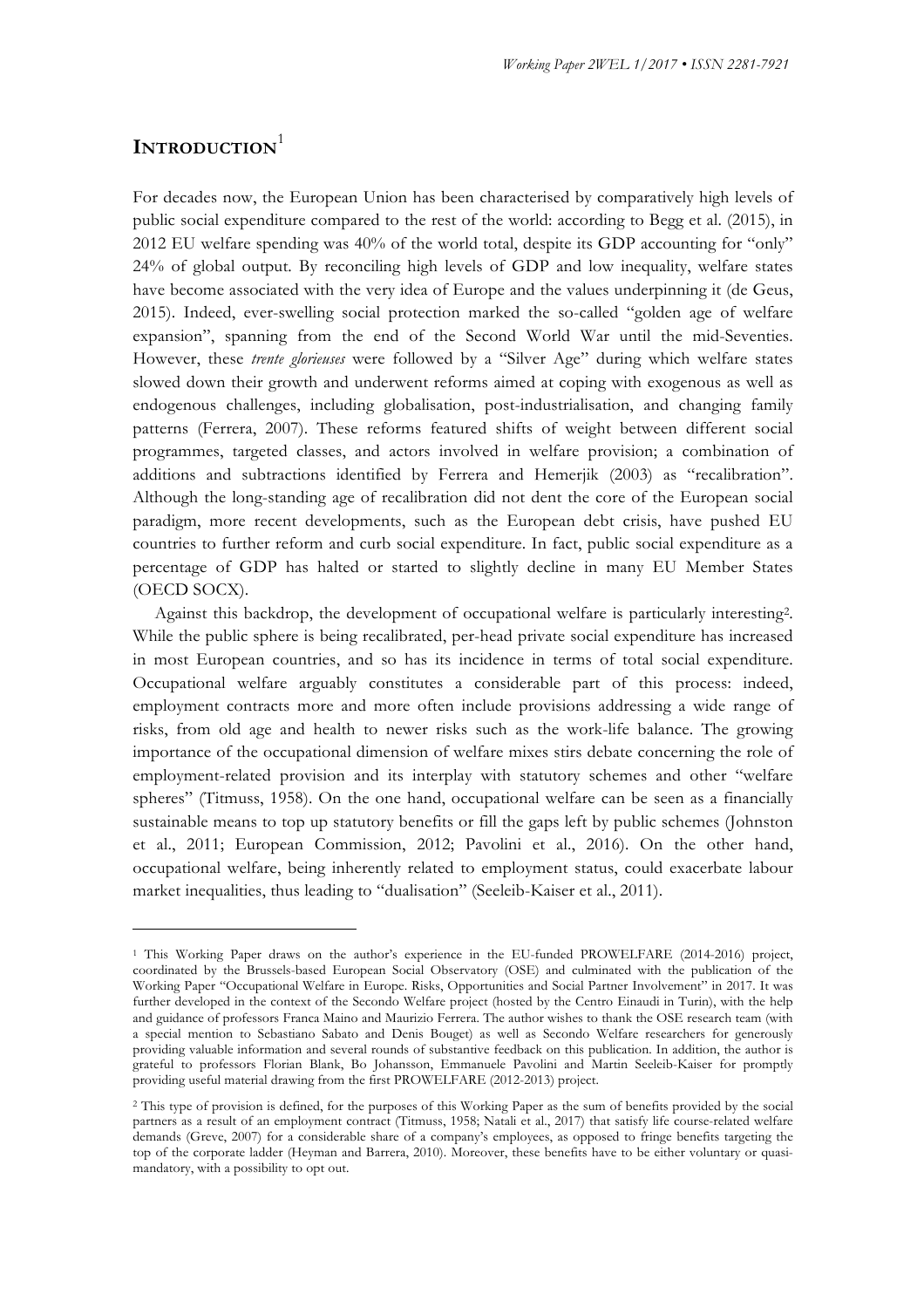In an age of constant welfare state evolution, the role to be played by occupational provision will be key. As policy adjustments are to some extent path-dependent (Ferrera and Hemerijck 2003; Taylor-Gooby 2004), they in turn generate path-dependency. Welfare state recalibration within the context of ever-closer continental integration is a long-term challenge for the EU, the effects of which will linger in the decades to come. This makes it crucial to understand occupational welfare as one fundamental aspect of welfare state transformation. Starting from these premises, this work aims at performing an assessment of the quantity and quality of occupational welfare development across different policy fields and representative European countries. These outcomes will be compared with a set of pre-identified field- and country-specific factors.

This work is structured as follows. The first section will briefly summarise the debate surrounding occupational welfare, and consequently outline our relevant research questions and methodological choices. Section 2 will present evidence from a comparative perspective. Section 3 will provide preliminary explanations for cross-policy field as well as cross-country variation. Finally, conclusions will be drawn.

# **1**. **RELEVANCE AND DETERMINANTS OF OCCUPATIONAL WELFARE: RESEARCH QUESTIONS AND METHODOLOGY**

Since the end of the "golden age of welfare expansion", in the mid-1970s, European social protection systems have undergone a process of recalibration, an overhauling of their functional, distributive, and institutional dimensions (Ferrera, 2007). In fact, public social expenditure growth started slowing in 1975, although it never decreased until recently. However, the Great Recession and the consequent calls for budget discipline have obliged some countries to retrench their welfare states: according to OECD SOCX data, between 2014 and 2016 public social expenditure as a share of GDP has halted or declined in the Czech Republic, Denmark, Hungary, Ireland, Italy, the Netherlands, Portugal, Spain, Sweden, and the United Kingdom3. Most of these countries also witnessed a decline in real per-head public social expenditure.

It appears reasonable to assume that, when public social expenditure is curbed, a shift of weight occurs towards private – including occupational – welfare provision. Indeed, as shown by Adema et al. (2011), once private social expenditure is taken into account, differences in net total social spending between OECD countries even out. This means that when the state does not provide public protection against risks, individuals have to protect themselves and privately pay for it. Accordingly, in a time of welfare state recalibration, occupational and individual welfare are likely to step in. This is partially confirmed by OECD data (reported in Table 1), displaying a hike in European private social expenditure as well as an overall increase in its incidence in public social expenditure4.

<u> 1989 - Jan Samuel Barbara, margaret e</u>

<sup>3</sup> Although most of these changes are slight and could be at least partially explained by Europe's stunted recovery, they still represent a reversal of historical trends. The next years will be crucial in assessing the consistency of these first signs of retrenchment.

<sup>4</sup> Despite the OECD definition of "private social expenditure", somehow different from that of "occupational welfare", it can be considered as a good approximation able to capture general trends.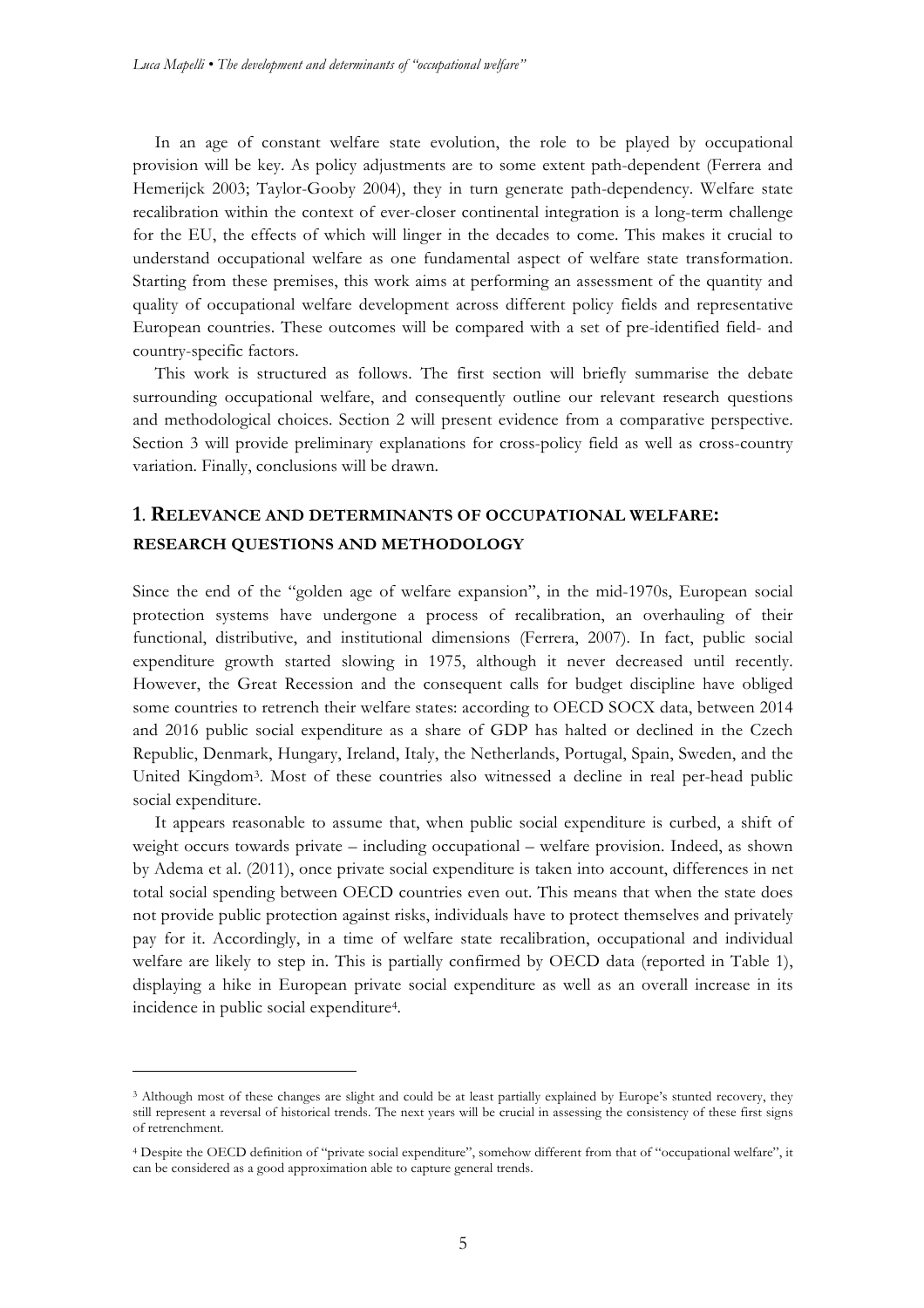|                    |                     | Per head, at constant prices |                 |      |      | Incidence in public social |           |      | Variation  | Incidence |
|--------------------|---------------------|------------------------------|-----------------|------|------|----------------------------|-----------|------|------------|-----------|
|                    | 2010, PPP in US $$$ |                              | expenditure (%) |      |      | (PPP)                      | variation |      |            |           |
|                    | 1990                | 2000                         | 2010            | 2013 | 1990 | 2000                       | 2010      | 2013 | 1990-2013  | 1990-2013 |
| Austria            | 318                 | 390                          | 467             | 495  | 4.5  | 4.1                        | 4.0       | 4.2  | $+55.9%$   | $-7.2%$   |
| <b>Belgium</b>     | 448                 | 596                          | 758             | 719  | 6.3  | 7.1                        | 6.8       | 6.2  | $+60.7%$   | $-0.1\%$  |
| France             | 474                 | 776                          | 1116            | 1168 | 6.8  | 8.3                        | 10.1      | 10.2 | $+146.6%$  | $+50.6%$  |
| Germany            | 502                 | 592                          | 776             | 803  | 6.8  | 6.4                        | 7.4       | 7.7  | $+60.0\%$  | $+13.6%$  |
| Italy              | 152                 | 178                          | 226             | 231  | 2.6  | 2.2                        | 2.4       | 2.5  | $+45.4%$   | $-3.9\%$  |
| <b>Netherlands</b> | 1167                | 2520                         | 2843            | 3164 | 22.0 | 33.4                       | 28.7      | 31.2 | $+89.8%$   | $+41.1%$  |
| Spain              | 55                  | 81.5                         | 121             | 119  | 1.2  | 1.4                        | 1.4       | 1.5  | $+116.2\%$ | $+20.3%$  |
| Sweden             | 348                 | 697                          | 1094            | 1331 | 4.2  | 7.3                        | 10.0      | 11.5 | $+282.9%$  | $+170.9%$ |
| UK                 | 1152                | 2160                         | 1791            | 1854 | 28.8 | 37.3                       | 21.9      | 22.9 | $+61.1\%$  | $-20.7\%$ |

*Table 1: The growth of voluntary private social expenditure in Europe5*

Source: Own elaboration based on OECD SOCX data.

<u> 1989 - Jan Samuel Barbara, margaret e</u>

#### **1.1 Risks and opportunities: adequacy and dualism**

Occupational welfare arguably plays a role in the aforementioned increase in private social expenditure, as suggested, for instance, by the spike in occupational pension assets as a share of GDP in most EU countries (Eatock, 2015). The growing importance of employment-related social provision fuels the debate concerning its benefits and shortcomings.

Proponents of occupational welfare mainly point to its capacity to maintain – or even broaden – the level of benefits and the number of beneficiaries without breaching financial constraints (European Commission, 2012). This would resolve the trade-off between sustainability and adequacy (European Commission, 2015). Some scholars also point out the necessity of enhancing work incentives, as universalistic welfare is often blamed for individuals' work-adverse attitudes (Lindbeck, 1995). In the field of old age protection, occupational pensions, which normally rely on funded schemes, are supposed to boost cross-border investment, seeking higher returns in spite of a shrinking domestic workforce, although this only holds true under certain assumptions, as shown by Barr (2002). Similar considerations can be extended to other policy areas. According to Thomson and Mossialos (2009), private healthcare insurance can "play an important role in providing subscribers with financial protection", while Natali and Pavolini (2014) note how occupational welfare in the field of vocational education and training, reconciliation and healthcare can result in broader coverage against social risks and top up statutory provision. In the field of unemployment benefits, occupational or "hybrid" schemes can be used to prop up public welfare or fill in its gaps, thus improving conditions for outsiders (Wöss et al., 2016; Pavolini et al., 2016).

Conversely, the most prominent risk stemming from the spread of occupational provision is dualisation. In fact, occupational schemes, since they are inherently linked to employment relationships and the coverage of collective agreements, may reflect and reinforce labour market inequalities. Following this stream of thought, it is interesting to look at the contribution of Seeleib-Kaiser et al. (2011), who carried out a study assessing the effects of pension reforms in some European countries on the dualism between insiders (covered either

<sup>&</sup>lt;sup>5</sup> The most populated European Union countries present in the OECD SOCX database. Poland is excluded due to lack of data.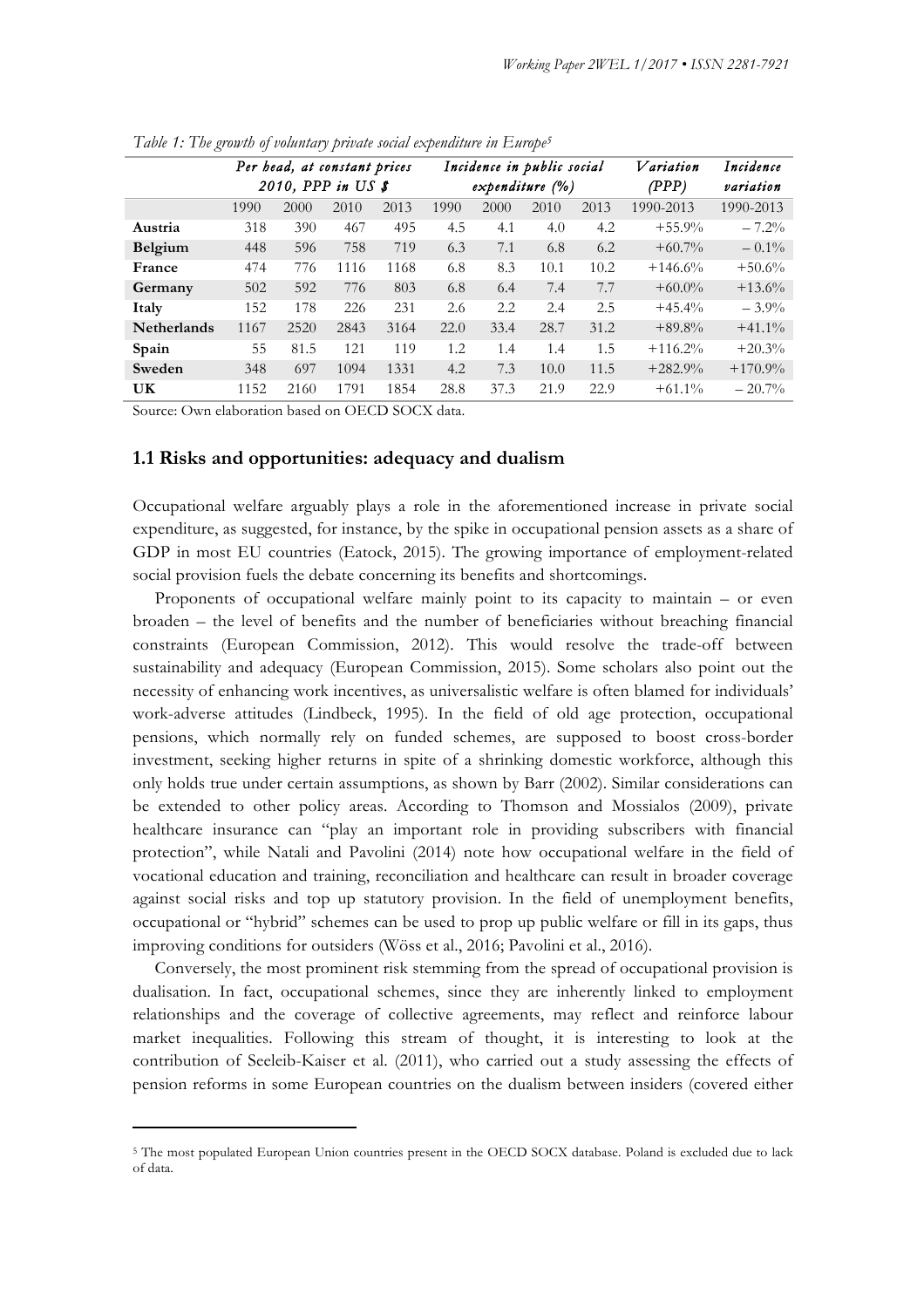through comprehensive statutory social protection or supported by private/occupational social protection to a level that maintains living standards) and outsiders (mainly relying on meanstested provision). It was found that the increasing importance of occupational pensions was matched by an increasing degree of dualisation. Also, Natali and Pavolini (2014), while acknowledging its pros, referred to voluntary occupational welfare as a "double-edged sword" which could possibly fragment employees' conditions on the labour market.

The opportunities and shortcomings of such provision is bound to vary across policy fields and countries. First, a distinction should be drawn between occupational schemes that top up and those that replace statutory provision. In the case of supplementary occupational welfare, public benefits are topped up, and the audience of recipients is broadened; thus, any resulting dualism would still be, economically speaking, a Pareto-improvement<sup>6</sup>. On the contrary, in the case of schemes that aim to make up for public welfare retrenchment, any dualising effect would mean the inability of such schemes to be functionally equivalent to the statutory provision they should replace: making individuals increasingly reliant on their labour market status and thus contradicting the de-commodification function of welfare states. A further distinction across policy areas could be drawn between occupational welfare addressing old (e.g. sickness, unemployment and old age) and new risks (e.g. work-life balance, care for the elderly and social inclusion of unskilled people) Also across countries, a number of factors could enhance or reduce the positive as well as negative effects of increased occupational provision. This calls for a comparative analysis.

## **1.2 Research questions, methodological choices and case selection**

So far, we have outlined two main issues linked to occupational welfare. The first regards the extent and nature of its development: it is reasonable to expect it to become more important during times of recalibration, but how does this happen and what are the drivers? The second issue regards opportunities and shortcomings: under which conditions can occupational provision grant adequate benefits to a large and homogeneous share of the employed population? In sum, our research questions are:

- what affects the *quantity* of occupational welfare? and
- what affects the *quality* of occupational welfare?

In order to explain what influences the quantity and quality of occupational welfare, we need to identify a set of variables that are likely to play a role. Some of these variables are expected to vary across Member States, i.e. they are country-specific. Among them are:

- the type of welfare regime (Esping-Andersen, 1990; Ferrera, 1996);
- the generosity of public provision;
- statutory legislation/regulation;

<u> 1989 - Jan Samuel Barbara, margaret e</u>

the system of industrial relations.

<sup>6</sup> A Pareto-improvement is achieved when an individual's welfare is increased without making any other individual worse off (Barr, 2012).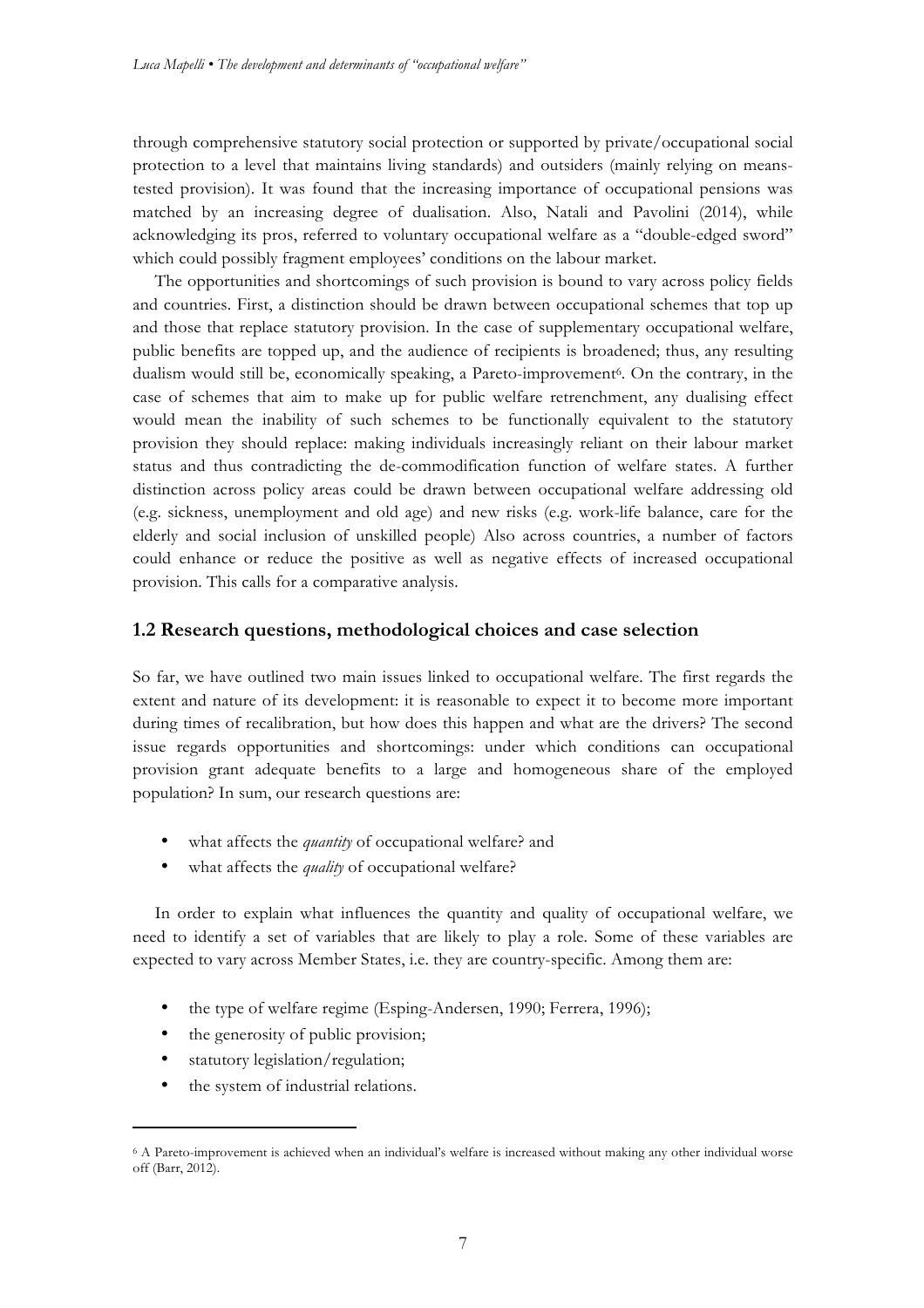The reasons for these choices are to be found in the literature and are derived from logical assumptions. Welfare regime clusters have been key to explaining welfare-related cross-country variation since Esping-Andersen (1990) grouped Western European countries into different "worlds of welfare capitalism". The link between the generosity of statutory and occupational provision is suggested by vast portions of literature, often discussing the substitutive vs. supplementary function of non-public schemes (e.g. Greve, 2007; Ferrera and Maino, 2014; Natali and Pavolini, 2014) or wondering about crowding-in and crowding-out dynamics (Pavolini and Seeleib-Kaiser, 2016). It is also reasonable to assume that the State can intervene by means of regulation in order to favour or hinder the development of occupational welfare, for instance by implementing quasi-mandatory enrolment in second pillar schemes (Naczyk and Domonkos, 2016; Natali et al., 2017). Finally, since occupational welfare is employmentrelated, it can be supposed that the system of industrial relations will play a role.

Alongside country-specific variables, field-specific factors may also have an impact. Occupational welfare arguably differs across policy areas. In some areas, it may be a substitute for statutory provision, while in others it may supplement or fill the gaps in the latter. Building on this assumption, we deem it worthwhile to consider the type of risk covered by occupational welfare as an additional determining factor, in particular by distinguishing between the protection from long-standing old risks and new risks.

Accordingly, the comparative analysis undertaken in this work will need to select cases which allow us to assess the impact of the aforementioned variables on the quantity and quality of occupational welfare. For this reason, this work will analyse the development of occupational welfare across two policy fields and four European countries. The policy fields under scrutiny will be old age protection and work-life reconciliation policies, while our country selection consists of Sweden, the United Kingdom, Germany, and Italy.

Our sample, while remaining of limited size, is meant to be as representative as possible. With regard to the policy fields, old age and family-work reconciliation represent, respectively, old and new risks. Moreover, these fields are directly linked to some of the most pressing socio-demographic challenges facing welfare states: ageing and evolving family patterns, with particular attention devoted to women's emancipation and growing participation in the workforce. Finally, the choice of pensions and reconciliation is to some extent informationoriented (Flyvbjerg, 2006): it is known that, while occupational pensions are often pushed as a viable substitute for statutory schemes, occupational reconciliation is mostly meant to supplement public provision; this adds to the dissimilarity between the two fields. As for the country case selection, it is intended to represent all Western European welfare models. According to Esping-Andersen (1990), Sweden is characterised by a social-democratic (Nordic) welfare regime, the United Kingdom is the most prominent example of a liberal (Anglo-Saxon) welfare regime, while Germany is a corporatist-conservative (Continental) welfare regime; finally, Italy represents the Southern welfare model (Ferrera, 1996)7. A further distinction can be drawn between Beveridgean (Sweden, UK) and Bismarckian (Germany, Italy) regimes. These welfare models also feature distinct systems of industrial relations, different public schemes, and diverse ways of approaching occupational provision through statutory regulation.

<u> 1989 - Jan Samuel Barbara, margaret e</u>

<sup>7</sup> Esping-Andersen's definitions (social-democratic, liberal, conservative) and those used by the European Commission (Nordic, Anglo-Saxon, Continental) will henceforth be used interchangeably.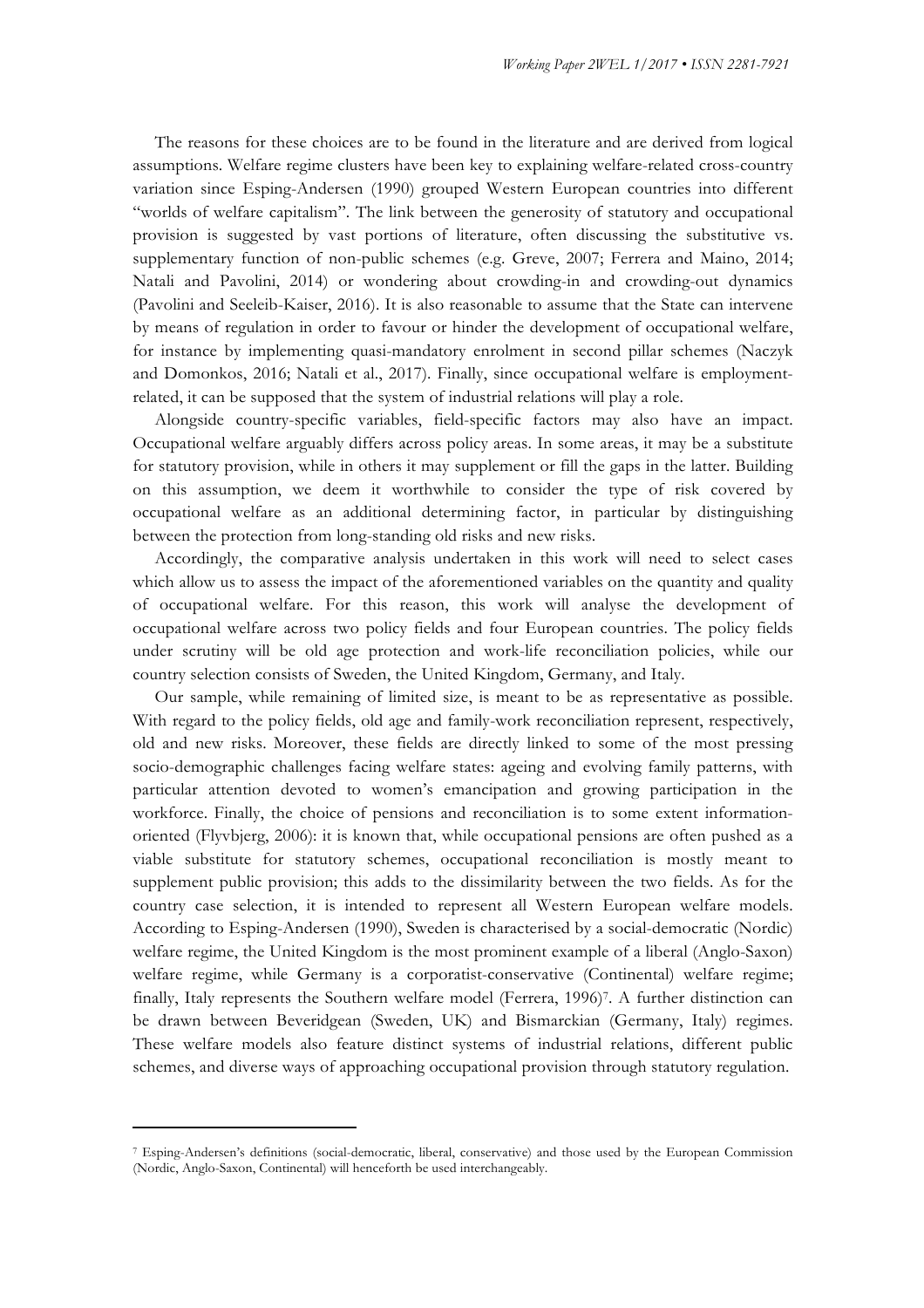The following sections will be devoted to presenting facts and providing explanations for the variation in the quality and quantity of occupational welfare. It should be noted, however, that these two parameters are not always easily quantifiable. In the pensions field, the quantity of occupational welfare can be assessed by looking at the coverage rate of complementary pension schemes and, when available, data regarding pension disbursement or the value of pension fund assets; similarly, the quality can be determined by the homogeneity of occupational pension coverage and the replacement rates provided – alone or together with statutory provision. In the field of work-life reconciliation, however, quantitative estimations become much trickier: reconciliation measures include monetary benefits, but also time arrangements and service provision, which makes for a more heterogeneous and hardly quantifiable landscape (Lewis, 2009; Blome, 2017). For this reason, in order to assess quality and quantity of occupational welfare in the field of reconciliation, we will rely on a broad set of data encompassing outputs (quantity) and outcomes (quality). Outputs regard the percentage of companies offering reconciliation measures. Outcomes will include data on the female employment rate, the employment impact of parenthood, share of children in formal care, incidence of (and reasons for) part-time work, as well as the incidence of long working hours. Since such macro outcomes can hardly be imputable to occupational reconciliation alone, they will likely be the outcome of the public-private welfare mix.

# **2. OCCUPATIONAL PENSIONS AND RECONCILIATION: EVIDENCE FROM A COMPARATIVE PERSPECTIVE**

This section is devoted to presenting stylised facts about occupational welfare across both policy fields and selected countries. Much information will come from the most recent secondhand data from relevant databases (such as Eurostat and OECD) or company surveys, as well as from important literature on the topic, including research outputs from the two European Commission-funded PROWELFARE projects, carried out between 2013 and 2016.

#### **2.1 Pensions**

#### *2.1.1 Sweden*

Sweden was defined by Esping-Andersen (1990) as a typical example of a social-democratic welfare regime, characterised by a mainly tax-financed universalistic welfare system, with strong social security and a high degree of de-commodification. Today, this is to a significant extent still the case (Jansson et al., 2016). According to crowding-in theory arguments, such generous public welfare should not leave room for occupational schemes to expand. However, supplementary pension provision has gained importance since the recalibration implemented in the 1990s reduced the generosity of the first pillar by replacing the old defined-benefit (DB) system with a two-tier combination of pay-as-you-go notional defined-contribution (NDC) and funded defined-contribution (DC) accounts (OECD, 2015a). In addition, the statutory retirement age has been increased and is currently flexible between 61 and 67, with strong economic incentives to work until a higher age, while conditions for early retirement have been tightened (Fritzell et al., 2016).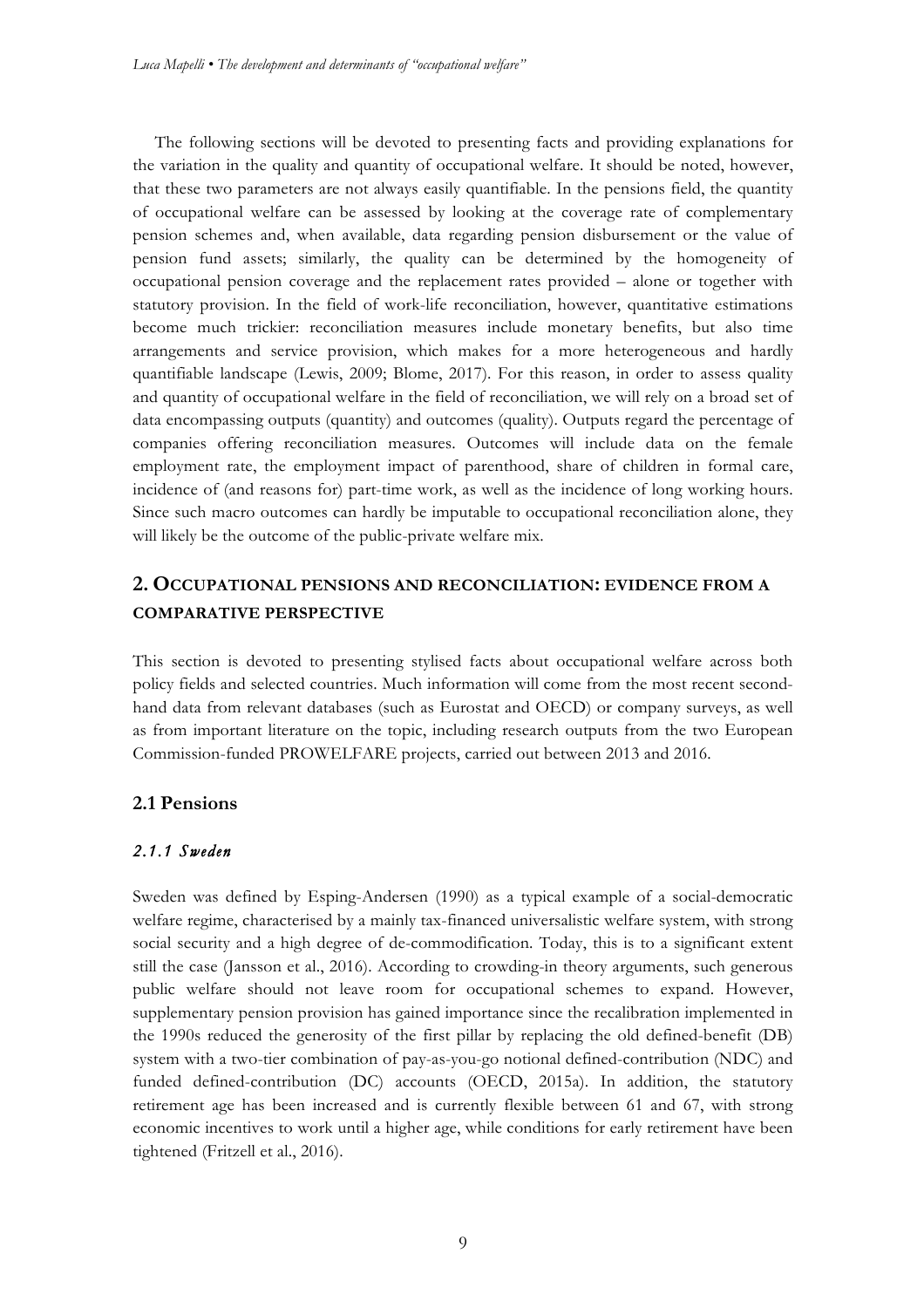Against this backdrop, occupational pensions have gained in importance, with the social partners playing a major role in their regulation and provision. In fact, the four main Swedish occupational pension schemes are set up as well as regulated through collective agreements, and the benefits are provided by employers' organisations and trade unions (Jansson et al., 2016). Bilateral collaboration between employees' and employers' representatives occurs in accordance with Sweden's social partnership tradition and historically high level of corporatism, as expressed by the Siaroff Index (Siaroff, 1999). According to OECD data, Swedish trade union density is as high as 67%, albeit declining, while membership of employer confederations exceeds 80% (Jansson et al., 2016). The social partners' strength is reflected in the high coverage of collective agreements: 100% in the public sector and 85% in the private sector, averaging around 90% overall. Most collective agreements are negotiated at sectoral level, although there is an increasing trend towards decentralisation and local-level agreements (Thoresson and Kullander, 2015). The centralised system makes it possible to cover also nonunionised members, and makes occupational pension basic benefits universal and transferable across sectors (Jansson et al., 2016).

The combination of reduced public pillar generosity and social partner action to expand alternative provision means that occupational pensions made up 24% of total pension disbursement in 2013, while accounting for as much as 48% of total pension capital (Swedish Pension Agency, 2015). The increasing importance of occupational pensions is confirmed by the ever-greater share of pension income they represent for the 65-69 age group: in 1996, males received 20% of their pension income from occupational schemes; that percentage is now well above 30% (Jansson et al., 2016). Social partners have been able to make employment-related provision quasi-universal, with a coverage rate of 90% (OECD, 2015a). However, while most pension agreements envisage between 20% and 25% replacement rates for their members, this percentage drops to 10-12% for many blue-collar workers, thus making for a regressive second pillar8. The OECD estimates that, by 2059, occupational pensions will provide about 11% in terms of gross replacement rates to low and medium income-earners, which will add up to around 60% when combined with public provision. Top income quantiles are projected to reach higher replacement rates.

#### *2.1.2 United Kingdom*

<u> 1989 - Jan Samuel Barbara, margaret e</u>

The United Kingdom is a prominent example of a liberal welfare regime, characterised by strong work incentives and means-tested social assistance aimed at alleviating poverty. The universalistic National Health Service (NHS), however important, is the exception rather than the rule. As it is legitimate to expect in a country characterised by meagre public provision, occupational welfare has always played an important role in the UK, pensions being no exception. However, only recently have occupational pensions gained a social policy role, made necessary by the last public pillar reform. In fact, since April 2016, a new single-tier State Pension has been introduced, with flat-rate benefits set at  $f<sub>i</sub>$  159.55 a week, slightly above the basic level of means-tested support (GOV.UK). This was coupled with a hike in the State Pension Age, from 65 to 67 between 2018 and 2028. These developments highlighted the need

<sup>8</sup> 10-12% replacement rates are paid by the Avtalpension SAF-LO scheme, targeting blue-collar workers (Jansson et al., 2016).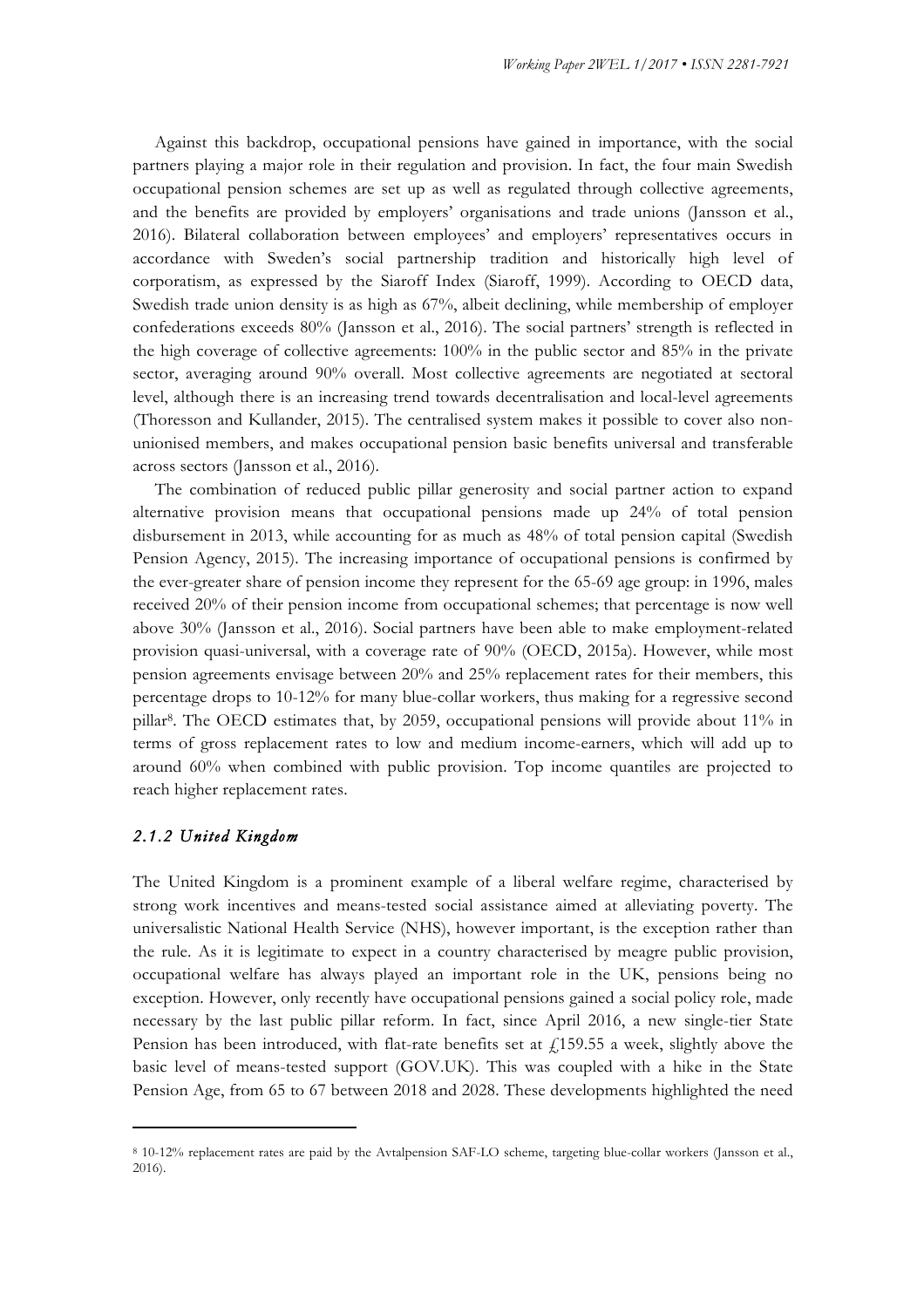to top up meagre public schemes through workplace pensions, strongly encouraged by statutory regulation.

Contrary to what happens in Sweden, in the United Kingdom the social partners play a negligible role in welfare provision. According to Naczyk (2016), the very definition of "social partners" is seldom used in the British debate. Trade union density was as low as 25% in 2014 and unevenly distributed, thus resulting in large gaps between the extent of public and private sector collective agreements (OECD Data; National Statistics, 2015). Consequently, the task of broadening occupational pension coverage falls upon state legislation. In order to encourage occupational pension development, the Pensions Act 2008 introduced the so-called principle of "automatic enrolment", by virtue of which workers are enrolled in a workplace pension plan if not otherwise specified. This new regime was further favoured through the establishment of the National Employment Savings Trust (NEST), a DC pension scheme linked to public service obligation and characterised by low membership fees, thus allowing all employers to provide their employees with an occupational plan (nestpensions.org).

In 2012, at the beginning of the phasing-in period for the Pensions Act 2008, occupational pension coverage had dropped below 50% and was starkly fragmented across sectors, industries, and size of firm (Seeleib-Kaiser et al., 2011; Naczyk, 2016). Nonetheless, by 2014 it had already bounced back to 59%, and is set to reach up to 85% by the end of the phasing-in in 2018, thus closing most of the gaps (Cribb and Emmerson, 2016). Consequently, pension fund assets as a percentage of GDP are drawing close to a 100% figure (OECD, 2016). Replacement rates present less rosy results: according to the OECD (2015b), long-term gross replacement rates from occupational schemes will be around 30% for the average earner, resulting in around 50% once the mandatory State Pension is accounted for. Accordingly, the British Department for Work and Pensions (DWP, 2013), by using "cautious modelling", reckoned that between 40% and 50% of British citizens will not meet their target replacement rate, set at 67% for median income-earners. Indeed, many scholars argue that the minimum contribution rate of 8% requested under auto-enrolment is too low to guarantee a satisfactory pension to low-income earners. Nonetheless, the overall positive effect of automatic enrolment is not under discussion: the DWP (2013) showed that the number of people facing inadequate post-retirement income would have been higher without reform.

#### *2.1.3 Germany*

Esping-Andersen (1990) classified Germany as a corporatist-conservative welfare regime, with a predominance of social insurance, and with welfare provision mostly aimed at incomemaintenance. In such a Bismarckian country, it can be argued that public welfare is itself employment-related by design; consequently, occupational provision has historically played a marginal role. However, in the early 2000s, the German pension system turned from singlepillar to multi-pillar, a change brought about by the need to avoid increases in contribution rates, which would aggravate employers' non-wage labour costs (Guardiancich, 2010). The 2001 pension reform reduced the generosity of benefits through changes in the adjustment formula. An additional reform in 2012 increased the pensionable age from 65 to 67, with a two-decade phase-in. The resulting German public pensions are projected to guarantee a gross replacement rate of 37.5% to the average income-earner (50% in net terms), among the lowest in the European Union (OECD, 2015c). In order to reach past benefit levels, employees are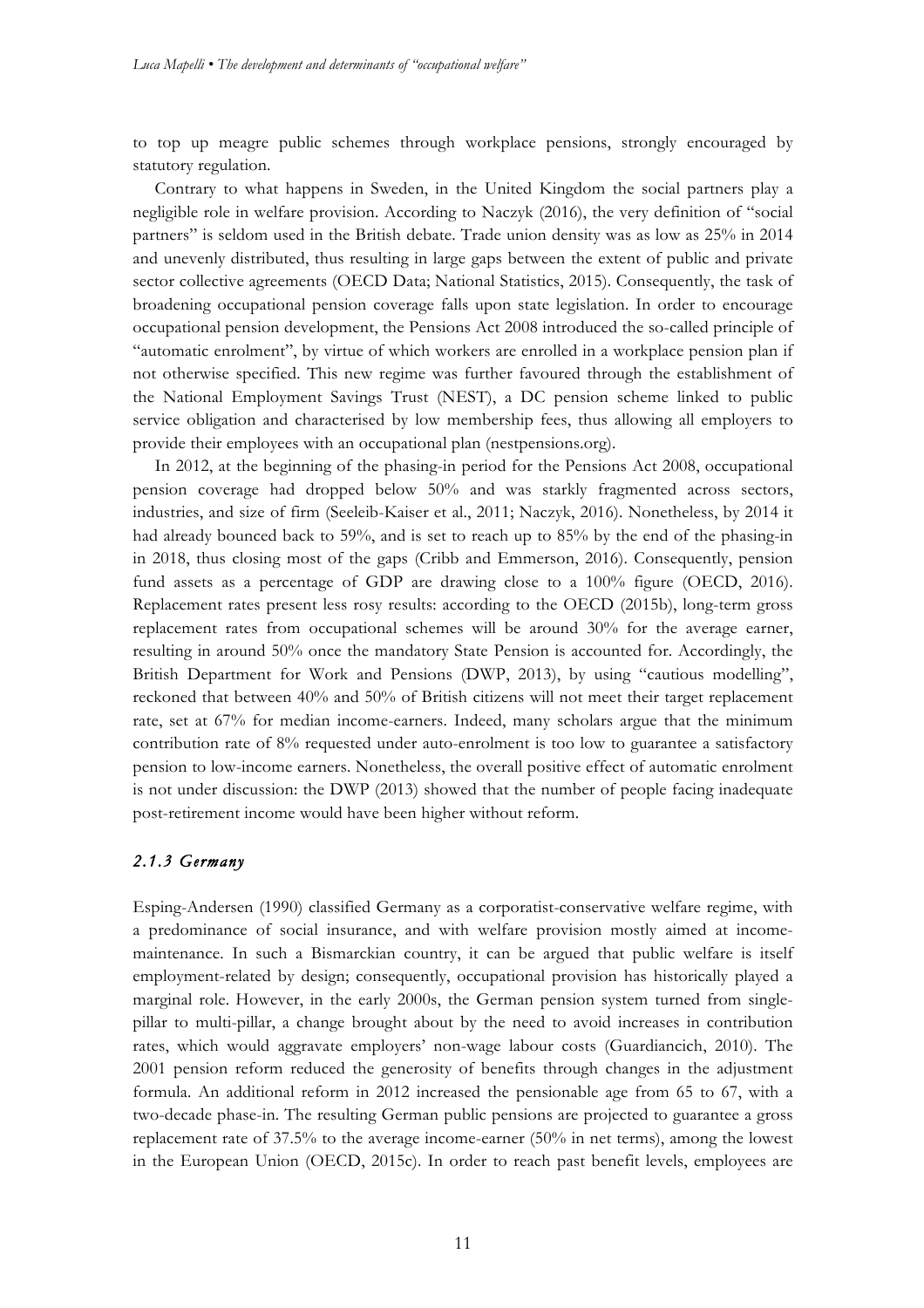encouraged to rely on alternative forms of post-retirement income. This means that recalibration changed the role of occupational pensions: from a supplementary instrument into a substitutive tool embedded in the general pension system (Blank, 2016).

In Germany, the provision of occupational pensions is connected both to the system of industrial relations and to statutory rules. With regard to industrial relations, both trade union and employer organisation density are low: the former dropped from 25.3% in 1999 to 18% in 2013, according to the OECD, whereas the latter declined from 63% in 2002 to 58% (European Commission, 2013). German industrial relations enjoy a relative degree of autonomy from state interference, coupled with a dual-level system made of multi-employer bargaining at the industry level, and lower-level representation operated through works councils (Blank, 2016). The presence of works councils is strictly linked to company or establishment size, which makes for unevenly-distributed collective bargaining coverage9. As for statutory rules, their role is mostly indirect: legislation favours old-age saving plans by allowing the possibility to transfer wages into pension schemes and enjoy tax exemptions on the converted amount (Börsch and Quinn, 2015; Blank, 2016). The product of German fragmented industrial relations and state regulation is a heterogeneous landscape: employers can choose between five types of pension scheme, which, in turn, can be regulated by collective agreements at sectoral level, company level, or none of the two, and can be financed by employers, employees, or both (Guardiancich, 2010; Blank, 2016). Fragmentation affects the quality of occupational pensions.

Since the multi-pillar transformation, occupational pensions have grown more important in Germany. In 2014, the value of the assets held by occupational pension funds equalled 19% of the country's GDP (Blank, 2016)10. Nonetheless, the increasing "quantity" of German occupational pensions does not mean that these schemes reach the whole population. Overall coverage was 56.4% in 2013 (OECD, 2015c). However, earlier TNS Infratest (2012) data showed how fragmented the provision of German occupational pensions is across industries, sectors and regions (Wiß, 2015). Occupational pension and collective agreement coverage are statistically correlated, meaning that unevenly distributed collective agreements with no state intervention result in fragmented occupational pension provision<sup>11</sup>. According to the OECD (2015c), in the long run, German voluntary private pensions should grant retirees some 12.5% of their previous gross income, which, combined with the public pillar, make for an overall 50% gross replacement rate, which in net terms is in line with most EU countries. However, given the unequal spread of these plans, a consistent chunk of the population may have to rely on public provision only.

#### *2.1.4 Italy*

<u> 1989 - Jan Samuel Barbara, margaret e</u>

Italy was originally considered by Esping-Andersen (1990) to be a member of the Bismarckian conservative cluster of welfare regimes. However, Ferrera (1996) re-classified the country as a

<sup>9</sup> The 58% share of employees covered by collective agreements belongs to 30% of companies, meaning big firms are over-represented (Blank, 2016).

<sup>&</sup>lt;sup>10</sup> The OECD provides a figure of 6.7% for the same year, but does not consider all of Germany's occupational schemes.

<sup>11</sup> A linear regression run on a scatterplot displaying the coverage of occupational pensions and collective agreements within industries (most recent data available) shows a positive correlation with a rounded-up 95% confidence interval.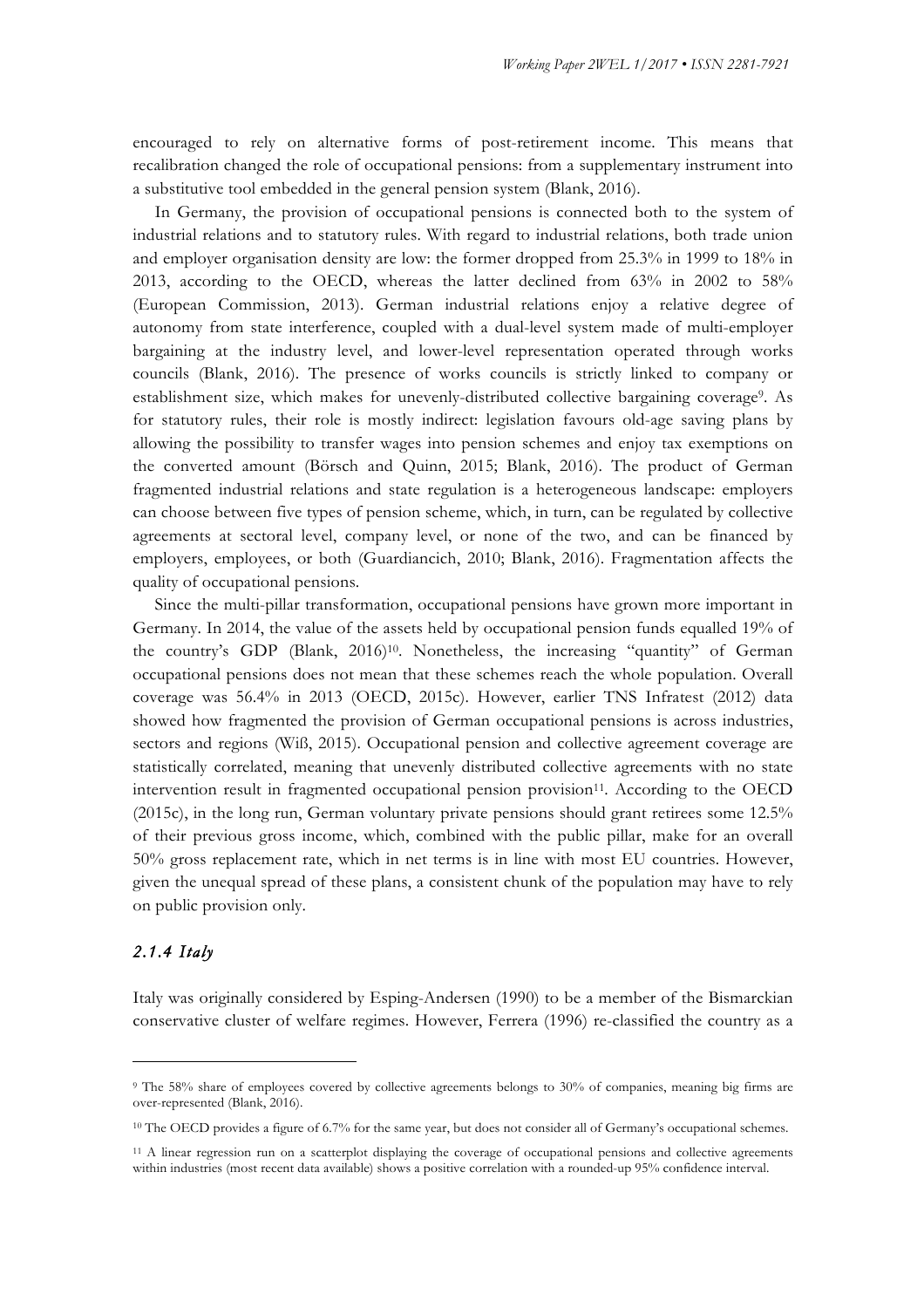prominent example of a Southern European welfare regime, characterised by the coexistence of features typical of conservative and universalistic regimes, coupled with fragmented labour markets and widespread clientelism. Attempts to recalibrate the Italian model have produced mixed results (Agostini and Natali, 2016). The case of pensions is one such example, with a partial shift towards a multi-pillar system which has not tarnished the primacy of the Italian first pillar. The current pension system is the result of a series of reforms that began in the 1990s and culminated with the Fornero Reform of 2011, which turned the system from an overly-generous DB to an NDC including sustainability mechanisms, such as the automatic link between pension age and life expectancy (OECD, 2015d; Barr and Diamond, 2015).

First pillar cutbacks allowed the second pillar to grow, encouraged by legislation. The 1990s witnessed the establishment of new pension fund typologies and the introduction of tax breaks to finance them. Since 2005, mandatory severance payments (TFR) are automatically transferred into a complementary pension fund, if not otherwise specified (Pavolini et al., 2016). Most recent reforms have been more ambiguous towards occupational provision: while, on the one hand, the 2016 and 2017 Stability Laws allowed for fiscally-incentivised transfers of performance bonuses into pension funds, on the other hand the 2015 Stability Law made it possible to withdraw the TFR as part of the salary, thus offering an alluring alternative to pension savings (Pavolini et al., 2016; Fondo Pegaso, 2016). The role of the social partners has also evolved: historically, employers alone established the first occupational schemes in the 1980s (Jessoula, 2009), whereas now trade unions are more often involved. However, the latter – membership of which stands at 37.3% and has been increasing since the early 2000s – have maintained a predominantly wary attitude towards second pillar pensions. This, together with the large presence of small and medium-sized enterprises with low organisational capacity, probably hindered the spread of supplementary schemes (Pavolini et al., 2016).

Although recent developments have boosted second and third pillar pensions, public old age protection is still the most important. The OECD (2015) foresees long-term replacement rates of statutory schemes of around 70%, while the Italian Ministry of Economics and Finance (2013) reckons on a 50-60% rate, still high in comparative terms. Occupational pension replacement rates are projected to be 14.5% for employees and 16.4% for the self-employed by 2050 (Ministry of Economics and Finance, 2013). This means that members of occupational plans are likely to receive 70-80% of their pre-retirement earnings. However, these individuals will constitute a clear minority, as the coverage rate for occupational schemes is around 16% (Commissione di Vigilanza sui Fondi Pensione, 2016), and even for these the greatest source of income by far will be the public pension. In fact, multi-pillarisation in the Italian system never fully took place.

#### **2.2 Work-life balance**

### *2.2.1 Sweden*

In Sweden, the Nordic welfare paradigm implies the pursuit of a dual-earner, dual-carer family model (Borja, 2002). Statutory efforts are shown in Swedish public spending on family benefits, worth 3.6% of GDP in 2013, up from 2.8% in 2000 and almost one point higher than the EU average (OECD data). This is the result of a policy focus on combating gender divisions on the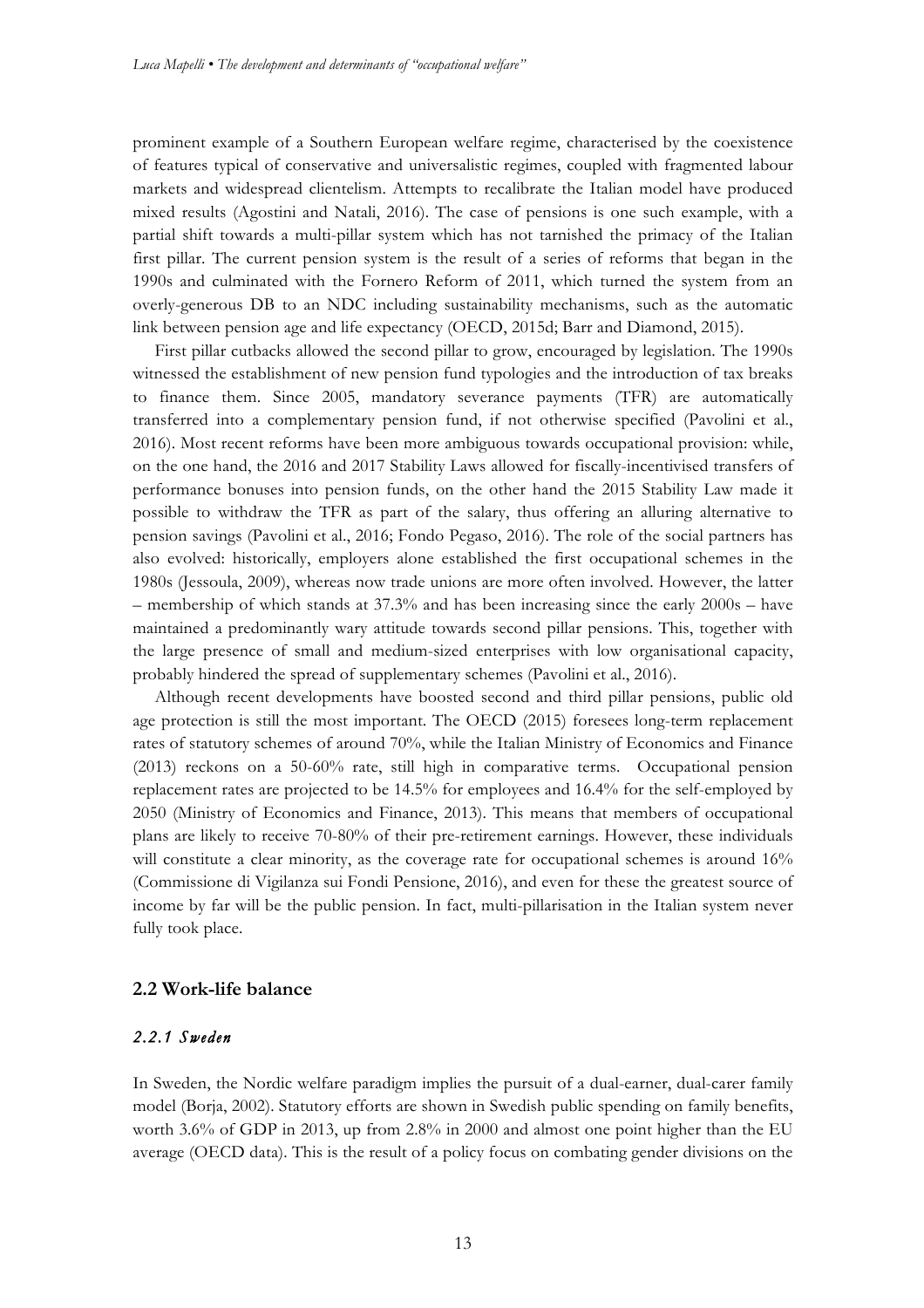labour market, carried out through extensive childcare, allowances, and parental leave. The outof-pocket cost of childcare services usually comprises between 10% and 20%, while the remaining 80% is paid for by the State and Municipalities (Johansson, 2013). The generosity of parental leave has increased until the current 480 days, 390 of which are paid at 80% of salary, and the rest paid at SEK 180 ( $\epsilon$ 18) a day. In order to foster an equal sharing of parental leave, 90 days are reserved for fathers, who in 2014 enjoyed 25% of total parental leave. Moreover, the State provides family allowances, which are paid monthly until children turn 16, currently set at SEK 1050 (€110) a month (Försäkringskassan, 2017). For individuals with disabled relatives, the local municipality may employ a family member with caring functions, a practice known as *anhöriganställning* (Schön and Johansson, 2016).

Despite public welfare generosity, occupational provision plays more than a minor role. Additional reconciliation measures are commonly included in collective agreements, often regarding top-up payments of about 10% of the wage during parental leave (Johansson, 2013). Moreover, Swedish trade unions are involved by campaigning and informing through studies, initiatives, and prizes reserved for family-friendly employers (Johansson, 2013). Legislation reinforces reconciliation claims by establishing the right to leave the workplace for urgent family reasons, and granting temporary leave for family care (Eurofound, 2015). As a result, Swedish companies are family-friendly in deed as well as in word: according to the Cologne Institute for Economic Research (2010), in 2009 over 90% of them provided flexible working time arrangements. More specifically, 64.5% of Swedish companies offered flexible daily or weekly working hours, in line with the findings of a previous Eurofound establishment survey (Eurofound, 2006). Almost all Swedish firms provided additional measures before, during and after parental leave in 2009, marking a slight increase in the incidence of re-integration programmes with respect to 2005 (Eurofound, 2006; Cologne Institute for Economic Research, 2010).

Quantity translates into quality: Eurostat data suggest the Swedish public-occupational mix is able to successfully address reconciliation needs. The percentage of Swedish toddlers below the age of three in formal care in 2014 was 57%, while 95% of children aged 3 to compulsory school age enjoyed formal care, thus outperforming almost all other EU-28 countries. The female employment rate is as high as 77.4%, while the employment impact of parenthood is limited: mothers with a child aged less than 6 have only a 0.9% lower employment rate than females overall; the impact of parenthood is positive for males, as new fathers have an 8.8% higher employment rate than males overall<sup>12</sup> (Eurostat LFS, 2016)<sup>13</sup>. Of the 36% share of employed women who work part time, a relatively small share (26.6%) does so for family reasons (Eurostat). Although it is not easy to discover whether this is a voluntary or constrained choice, the percentage indicates that children are not a major hurdle to full-time employment. Finally, the OECD Better Life Index reports that almost no Swede works long hours (over 50 a week), with a figure of barely 1%.

<u> 1989 - Jan Samuel Barbara, margaret e</u>

<sup>12</sup> Note that here the causal relationship could be reversed, as fathers in stable employment are more likely to choose to have a child.

<sup>13</sup> The parents vs. non-parents' employment gap is computed for the 20-49 age bracket (e.g. European Commission, 2015).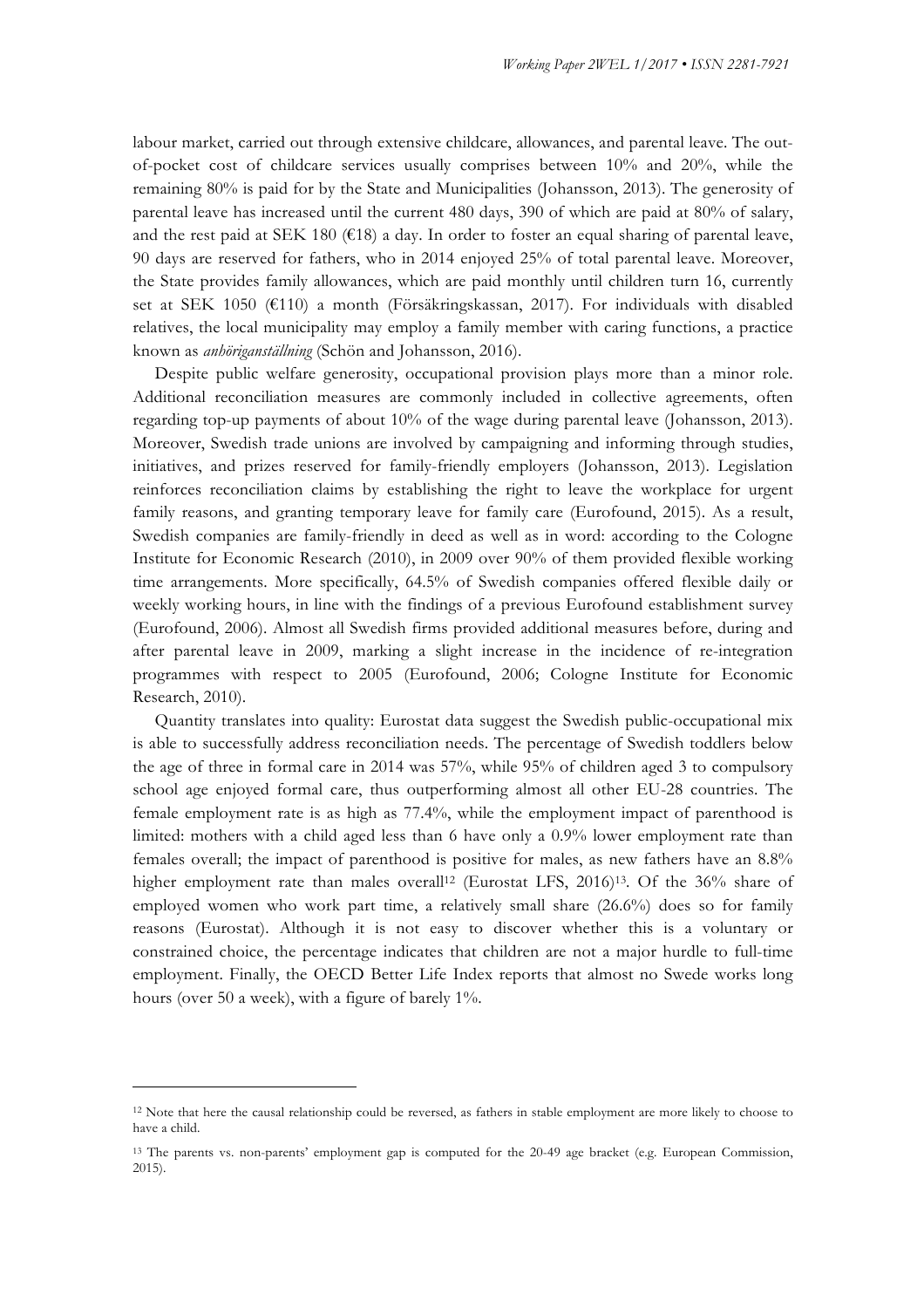#### *2.2.2 United Kingdom*

In accordance with the liberal/Anglo-Saxon welfare model, the British concept of family has traditionally been rooted in the private sphere (Feyertag and Seeleib-Kaiser, 2013). The UK was classified by Borja (2002) as displaying "separate gender roles", meaning that households have freedom over the choice of whether to prioritise work or family, but typically have to pick one. This resulted in costly care services that only high-income dual earner families could afford (Greve, 2012). The liberal paradigm started to shift in the late 1990s, with the implementation of the New Start Programme (1998), following which New Labour policies aimed at improving family support. These reforms included a childcare voucher scheme, currently worth  $\ddot{\gamma}$  for week, to be phased out in 2018 and replaced by Tax-Free Childcare, covering 20% of childcare costs up to a total cost of  $f<sub>1</sub>10,000$  (GOV.UK). Parental leave entitlements have grown to 52 weeks in 2017, 39 of which are payable at 90% for the first 6 weeks, and at 90% of the salary or  $f<sub>i</sub>$  139.57, whichever is lowest, for the remaining 33. A part of the leave can be shared between the parents. As a result, public expenditure on family benefits surged from 2.6% of GDP in 2000 to the current 3.8%, the highest figure in Europe (OECD data).

Increased statutory provision does not mean that the market has given up its role as welfare provider. Occupational reconciliation is historically developed, although based on employer choice, as "collective agreements are binding in honour only" (Eurofound, 2013). Legislation plays some role in encouraging welfare provision, especially by exempting company childcare services from taxation and by strengthening employees' claims regarding time concessions for family reasons (Eurofound, 2015). Since 2015, employers have a duty to consider all workflexibility requests in a "reasonable manner" (Feyertag and Seeleib-Kaiser, 2013). Data suggest that the extent of occupational reconciliation has remained stable in recent years. The Cologne Institute for Economic Research (2010) reported that 97% of British companies (5+ employees) had at least one flexible working time arrangement; in more detail, 72.7% of workplaces boasted flexible daily or weekly working hours, up from the 58% reported by Eurofound in 2006. According to the British Workplace Employment Relations Study of 2011 (Van Wanrooy et al, 2011), some flexible working arrangements had become more common than in 2004, whereas others had become rarer, thus resulting in no overall improvement – which is telling given the economic downturn of 2008-09. Moreover, in 2009 over 90% of companies implemented some measure to support parental leave, while almost 80% of British workplaces had at least one measure for child or elderly care in place, the likelihood surging with company size (Cologne Institute for Economic Research, 2010; Feyertag and Seeleib-Kaiser, 2013). A relative majority of employers expected occupational reconciliation measures to play an increasingly significant role in the years to come (Cologne Institute for Economic Research, 2010).

The British female employment rate is above the EU average, at 72%; however, the employment impact of parenthood is worrisome -13% (Eurostat LFS). This is coupled with a lower-than-average percentage of children aged 3-6 receiving formal care: 70% compared to the EU-28's 83%. This is most likely due to prohibitive childcare costs, as the UK has the highest childcare centre fees in Europe (European Commission, 2014). Indeed, 40% of employed women are part-timers, with over 50% of them attributing this choice to family reasons (Eurostat LFS). On the other hand, the OECD reports that a relatively high share of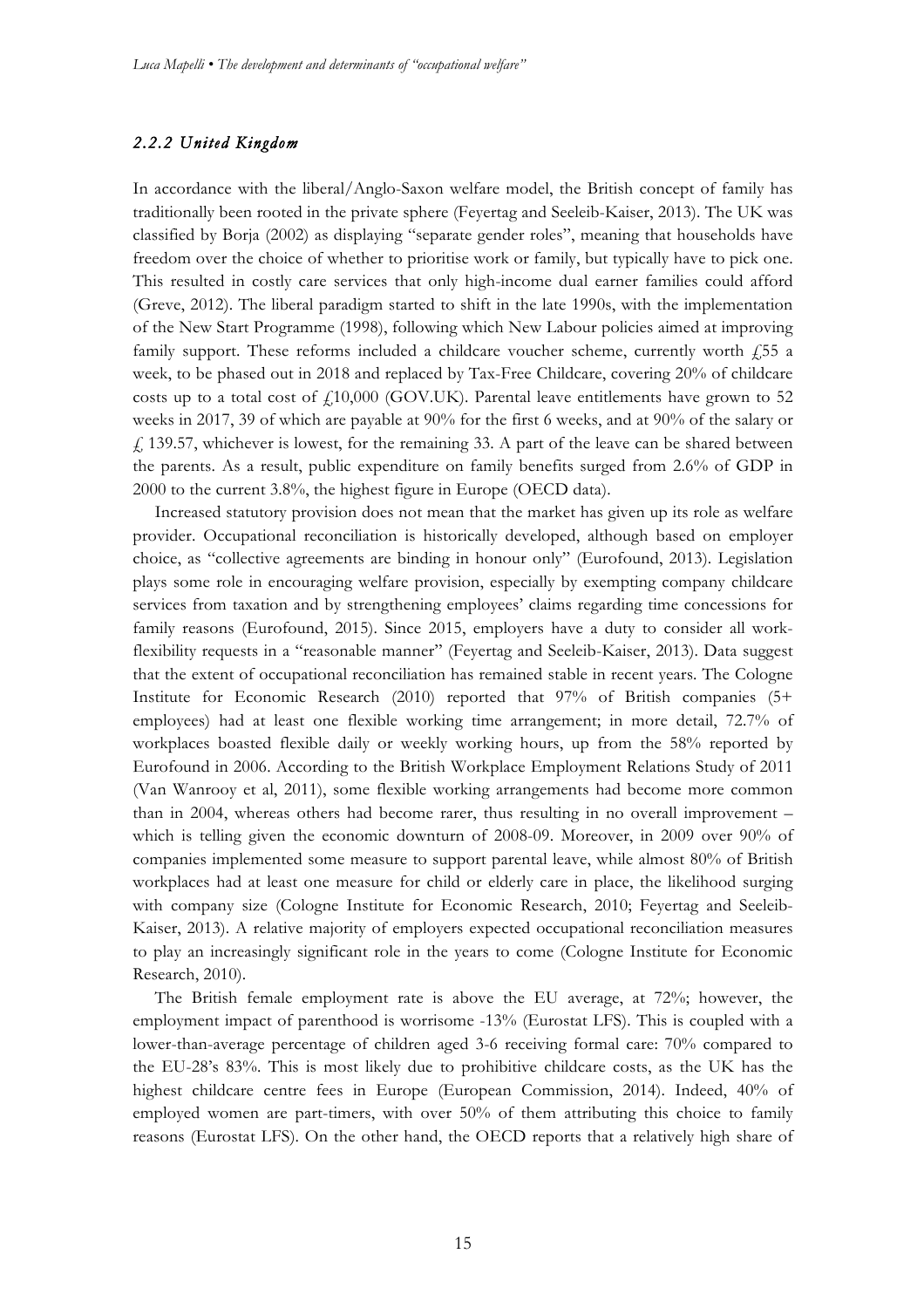British people work long hours: 13% (OECD Better Life Index). Such figures cast shadows on the quality of the British reconciliation mix.

### *2.2.3 Germany*

In line with its Continental welfare model, Germany historically conceived the family as a single-earner entity based on the so-called male breadwinner model (Borja, 2002). However, it is today a country on a path to deep recalibration: since re-unification, Germany has witnessed a shift from a predominance of monetary transfers to families – conceived as the primary welfare source – to greater service provision. The right to childcare services was expanded in 1996 to include children aged 3 to 6, and then further extended to younger toddlers. Starting from 2013, all municipalities are legally obliged to provide facilities for at least a third of all children up the age of three (Blank, 2013). Non-public German childcare places are normally publicly subsidised, while parents are supported by tax breaks (Blank, 2013). Parental leave swelled to the current 14 months, paid at 67% of income up to a  $\epsilon$ 1,800 ceiling. In addition, new economic incentives have recently been introduced in order to favour leave-sharing between the parents, as well as encouraging work-time reduction over abrupt interruptions (Kraemer, 2015). Conversely, the legacy of the single-earner model is still visible in the threeyear unpaid leave that mothers can enjoy, which tends to drive them away from the labour market (Greve, 2012; Blome, 2017). Public expenditure on family benefits in 2013 was still low, at 2.1% of GDP (OECD Data). This makes Germany a "modified breadwinner model", according to Greve (2012).

Within the framework of an ever more "Nordic" state provision, occupational welfare expanded until the crisis. In 2012, 90% of collective agreements contained some provisions regarding work-life balance (Klenner et al., 2013). Works councils, more common in large size firms, play an important role in promoting equal opportunity at the company-level (Seeleib-Kaiser and Fleckenstein, 2009). Although industrial relations are free from government intervention, legal provisions such as the Care Leave Act 2008 give employees a right to 10 days of unpaid leave in case of sudden care needs, while the 2012 Family Care Act enables employees to reduce their working time to deal with care obligations at home (Eurofound, 2015). The Cologne Institute for Economic Research identified a growing pattern of occupational reconciliation between 2003 and 2009: flexible daily working hours went from 58% to 70%, post-leave re-integration programmes spiked from 12.4% to over 30%, and child sickness special leave went from 41% to over 50%; however, many of these figures declined between 2009 and 2012, most likely due to the impact of the economic crisis (Cologne Institute for Economic Research 2006, 2010, and 2013). Overall, 96% of German workplaces provided at least one flexible working time arrangement in 2009, while some 88% of companies provided support measures before, after or during parental leave. The likelihood of most occupational measures being present consistently increases with firms' size (Blank, 2013).

The increasing quantity of reconciliation measures overall is matched by a high female employment rate, above 75% in 2016. The percentage of children aged 3-6 in formal care is above the EU average, at 89%. However, the opposite is true for smaller toddlers: 26% versus Europe's 30% in 2014, according to Eurostat. Indeed, German mothers are prone to leaving work in order to care for the child themselves, as demonstrated by the 16% employment gap between mothers and non-mothers – although it is less wide today than it used to be in 2010.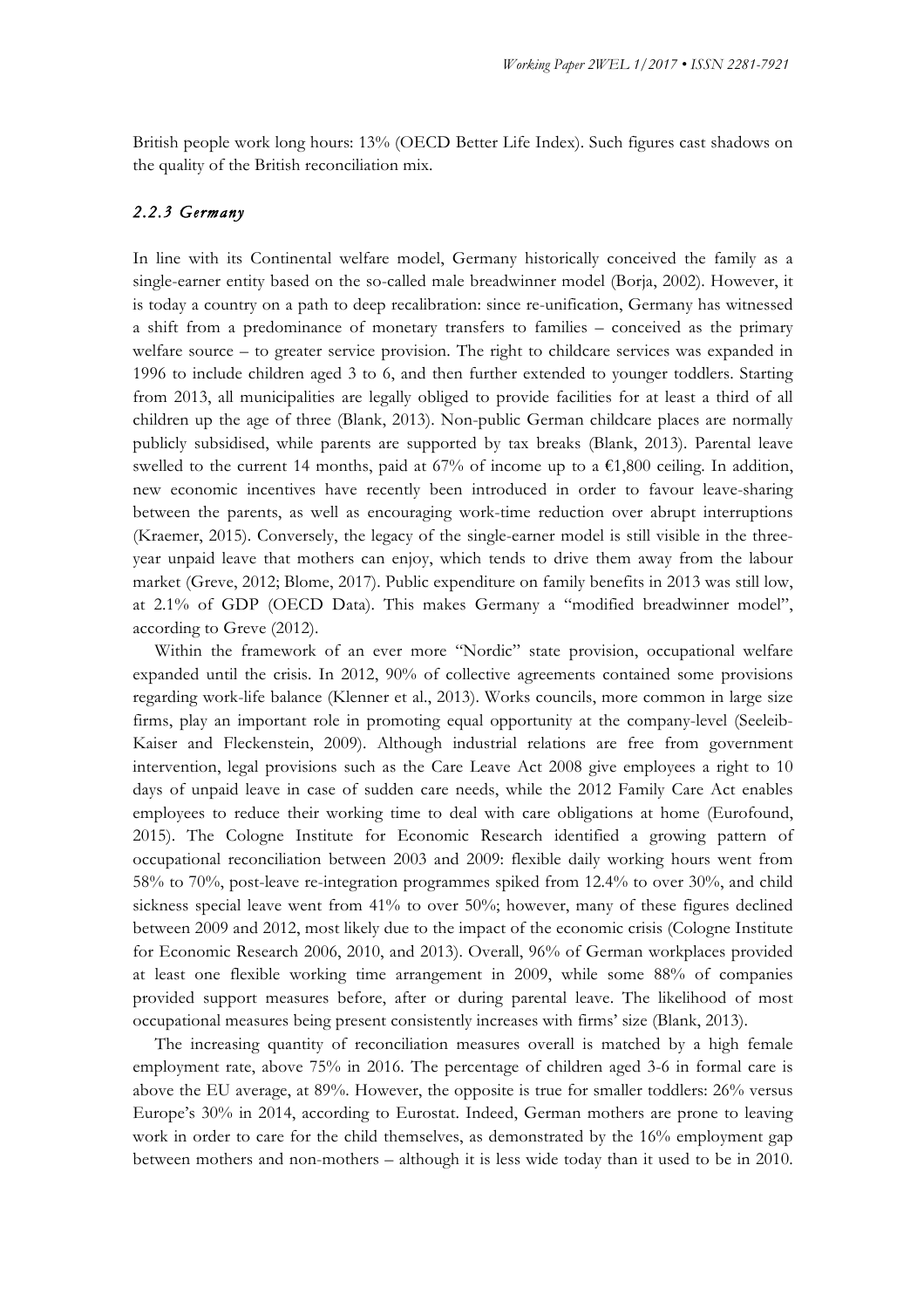In fact, 46% of German female workers are part-timers, 40% of which for family reasons (Eurostat LFS). Finally, only 5% of Germans work long hours, below the OECD average (OECD Better Life Index). Although the German welfare mix is on a path to recalibration, the shift away from the male breadwinner is still incomplete.

### *2.2.4 Italy*

Italy, characterised by a typically Southern European familialist model (Esping-Andersen, 2009), has only recently started to close the gap with other Western European countries. Until some years ago, family policies largely relied on financial transfers alone: the so-called "baby bonus", worth between  $\epsilon 1,920$  and  $\epsilon 960$  a year, directed to low and middle income-earners; a bonus for large families (3+ children), paid by municipalities through national social security; a bonus for "mothers to be", worth €800 and payable to women from their seventh month of pregnancy (INPS, 2017). Yet recent years have brought about more reconciliation-oriented policies. Such is the case of a voucher system aimed at enabling mothers to pay for childcare or baby-sitting services, worth up to  $\epsilon$ 600 a month (INPS, 2017). Vouchers are an alternative to post-maternity parental leave, which since 2000 has been extended to the current 10 months paid at 30% of the wage, and which can be lengthened to 11 months if the father takes at least 3 months of it (Ascoli et al., 2013). A 4-day mandatory paternity leave has also been introduced. Public expenditure on family benefits is increasing from 1.16% of GDP in 2000 to 1.42% in 2013, but remains below average, possibly also due to low fertility rates (OECD data).

Against this slowly developing backdrop, social partners and legislation concur to provide occupational forms of reconciliation. In this respect, an important role is played by so-called "bilateral bodies", joint organisms set up through social partner agreements to provide welfare benefits or services (Natali et al., 2017). These entities can take the form of bilateral funds when they handle resources, which they can use to pay welfare-related benefits, especially reconciliation measures, provided by 80% of funds (Razetti, 2015; Ferrera and Maino, 2015). The presence of these entities impacts positively on welfare provision, although it may increase cross-regional differences, as bilateral bodies have a strong territorial dimension (Razetti, 2015). Legislation favours the development of occupational welfare by broadening the rage of taxexempt welfare services provided by employers, as well as encouraging bilaterally-agreed solutions (Stability Law 2016 and 2017). Although fresh macro data on company-level reconciliation are lacking, the Cologne Institute for Economic Research reckoned that, in 2009, flexible time arrangements and parental leave support were comparatively less developed in Italian firms, provided by 88% and 57% of companies, respectively. However, almost 40% of companies declared they had postponed reconciliation measures due to the economic crisis, and most managers expected a future increase in the importance of such measures (Cologne Institute for Economic Research, 2010).

In Italy, the female employment rate is 13 points below the EU-28 average, at 52.4%, although slowly improving. The employment impact of childrearing is limited for women, at 2% (possibly also due to the low overall employment rate), while being positive and significant for men. One third of employed women work part-time, but only 20% of them do so for family reasons, while most could not find a full-time job (Eurostat LFS, 2016). The share of children in formal childcare is in line with most European countries, slightly lower than average for little toddlers and slightly higher for children aged 3 to compulsory school age. Only 4% of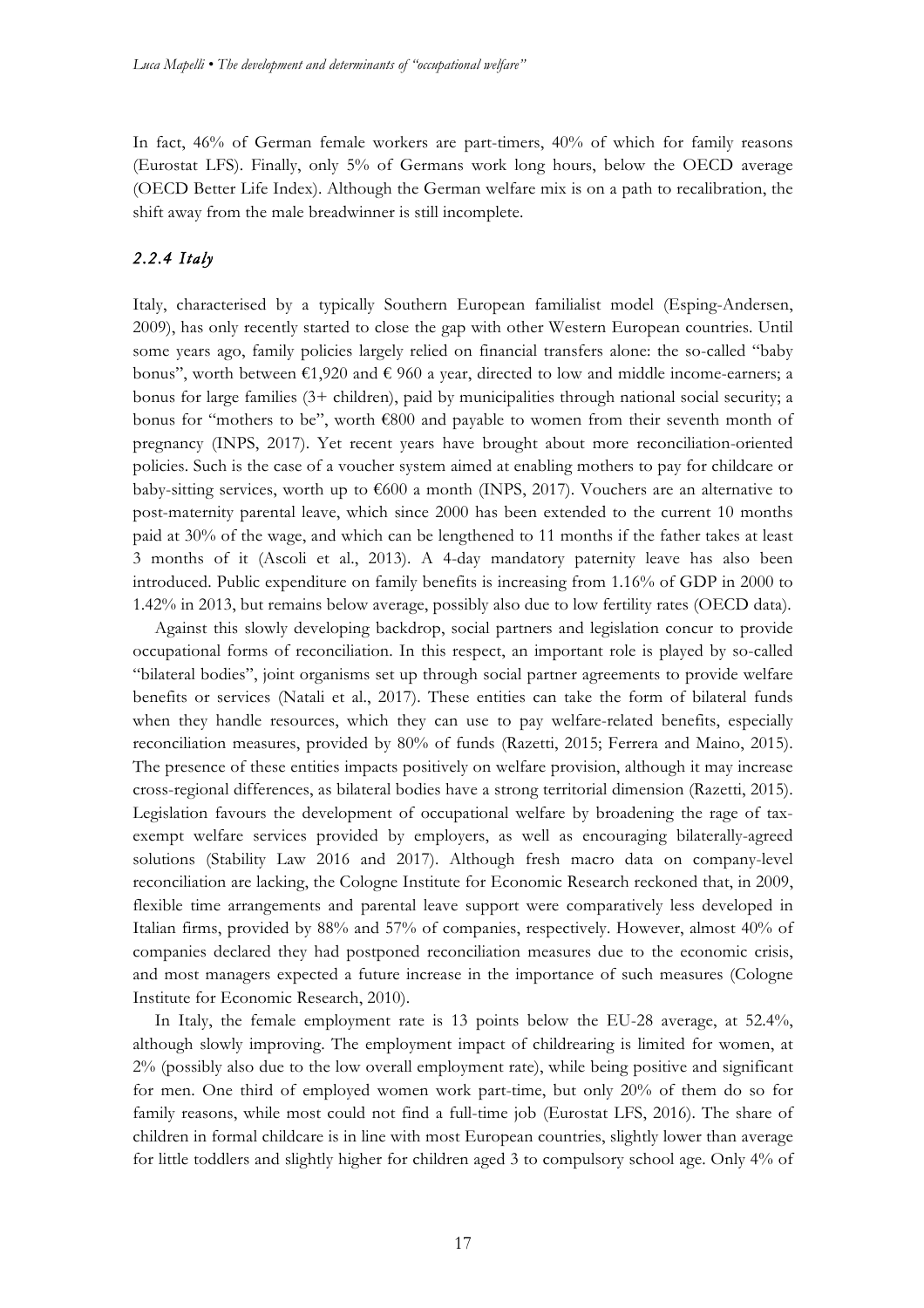Italians work more than 50 hours a week, better than the OECD average of 13%. Overall, it can be argued that the Italian public-occupational reconciliation mix has room for improvement, with sluggish economic recovery probably playing a role.

#### **3. EXPLAINING CROSS-POLICY FIELD AND CROSS-COUNTRY VARIATION**

This last section will be devoted to explaining cross-policy field as well as cross-country variation in the quantity and quality of occupational welfare. This task will be undertaken by trying to assess the impact of the relevant factors we have included in our research.

Tables 2 and 3 summarise the main findings reported in Section 2, which this section will attempt to explain. It can immediately be noted that, overall, occupational provision has embarked on a path of growth and consolidation. However, as expected, different factors intervene in this process, depending on the policy field as well as the country considered.

|                                                    | Sweden       | United<br>Kingdom | Germany      | Italy             |
|----------------------------------------------------|--------------|-------------------|--------------|-------------------|
| Welfare regime type                                | Nordic.      | Anglo-Saxon       | Continental  | South<br>European |
| Public pillar generosity                           | Medium $(-)$ | $Low(-)$          | Medium $(-)$ | High $(-)$        |
| Strength of social partners                        | $High (-)$   | Low               | Medium $(-)$ | Medium $(+)$      |
| Impact of legislation                              | Low          | $High (+)$        | Medium       | Medium $(+)$      |
| <b>Quantity of Occupational</b><br><b>Pensions</b> | $High (+)$   | $High (+)$        | Medium $(+)$ | $Low (+)$         |
| <b>Quality of Occupational</b><br><b>Pensions</b>  | High         | Medium            | Low          | Marginal          |
| Source: Own elaboration.                           |              |                   |              |                   |

*Table 2: Occupational Pensions – Summary Table*

*Table 3: Occupational Reconciliation – Summary Table*

|                                                   | Sweden     | United<br>Kingdom | Germany         | Italy             |
|---------------------------------------------------|------------|-------------------|-----------------|-------------------|
| Welfare regime type                               | Nordic.    | Anglo-Saxon       | Continental     | South<br>European |
| Public pillar generosity                          | $High (+)$ | $High (+)$        | Medium $(+)$    | $Low (+)$         |
| Strength of social partners                       | $High(-)$  | Low               | Medium $(-)$    | Medium $(+)$      |
| Impact of legislation                             | Medium     | Medium            | Medium          | Medium $(+)$      |
| <b>Quantity of Occupational</b><br>Reconciliation | High       | High              | Medium $(+, -)$ | Low               |
| Quality of welfare mix                            | High       | $Low (+)$         | Medium $(+)$    | $Low (+)$         |

Source: Own elaboration.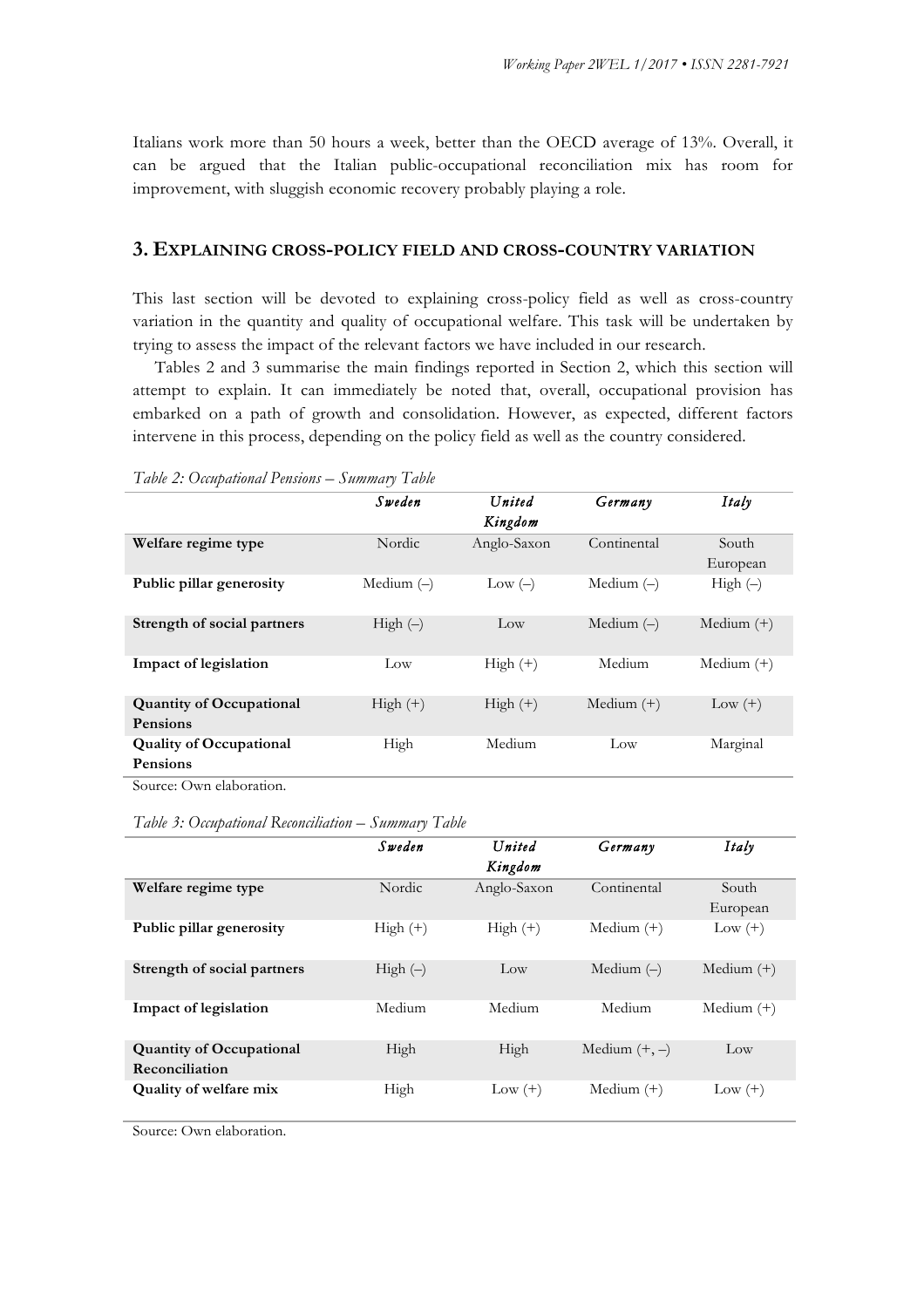#### **3.1 Cross-policy field: impact of old and new risks**

This section aims at shedding light on cross-policy-field variation. The most striking cross-field difference arguably regards the interaction between statutory and occupational provision, which displays opposite trends across the two policy areas considered here. Tables 2 and 3 show an inverse correlation between public pillar generosity and the quantity of occupational pensions. This correlation is, however, positive for work-life reconciliation. Therefore, we aim to investigate the reason for the increase in occupational pension schemes with a substitutive function, as opposed to reconciliation measures, which tend to top up growing public provision.

As suggested in Section 1, this difference is most likely linked to the nature of the risk covered. Indeed, whereas pension systems cover a long-standing risk, namely ageing, reconciliation policies address a new risk, arising from more recent changes in demography, family patterns and female emancipation. Therefore, while over time welfare states have fully developed and "grown to their limits" (Flora et al., 1986) with respect to pensions – sometimes even resulting in an over-protection of old age risks (Moreno, 2006) –, the same does not hold true for reconciliation, which most welfare states are only now gearing up to address. This is evident when looking at the enormous difference between the size of these two policy fields, expressed in terms of public expenditure: according to OECD SOCX data, in 2013 public expenditure on old age protection stood at around 10% of GDP in most Western European countries, ranging from 6.5% in the UK to over 13% in Italy and 12% in France; by contrast, family benefit expenditure comprised between slightly above 1% in Spain and Portugal and close-to-4% in the UK.

As a consequence of the aforementioned disparity in terms of field size, the adjustment trajectories of the welfare mix for pensions and reconciliation started from very different points. Accordingly, public-occupational dynamics in the two policy fields are found to differ. This is why, in the case of pensions, we are seeing the retrenchment of public pillar schemes, following which occupational pensions step in, in line with crowding-out and crowding-in dynamics. Conversely, the limited flux data available for reconciliation suggest – at least before the crisis – a "tandem growth" dynamic (Natali and Pavolini, 2014), in which both statutory and occupational provision expand: here, the welfare mix starts from a baseline scenario that is close to greenfield. It could be argued that, while pensions are re-calibrating, thus experiencing subtractions and additions (Ferrera and Hemerijck, 2003), reconciliation policies are "calibrating", meaning that they are building a balanced welfare mix from scratch. This means that occupational welfare plays a different role in the two policy fields: while occupational pensions act as a substitute for a retrenching first pillar, occupational reconciliation plays a supplementary role and props up still incomplete – or even budding – statutory provision. In a long-term perspective, it may be argued that both fields are heading towards balanced welfare mixes. This is best explained by Table 4.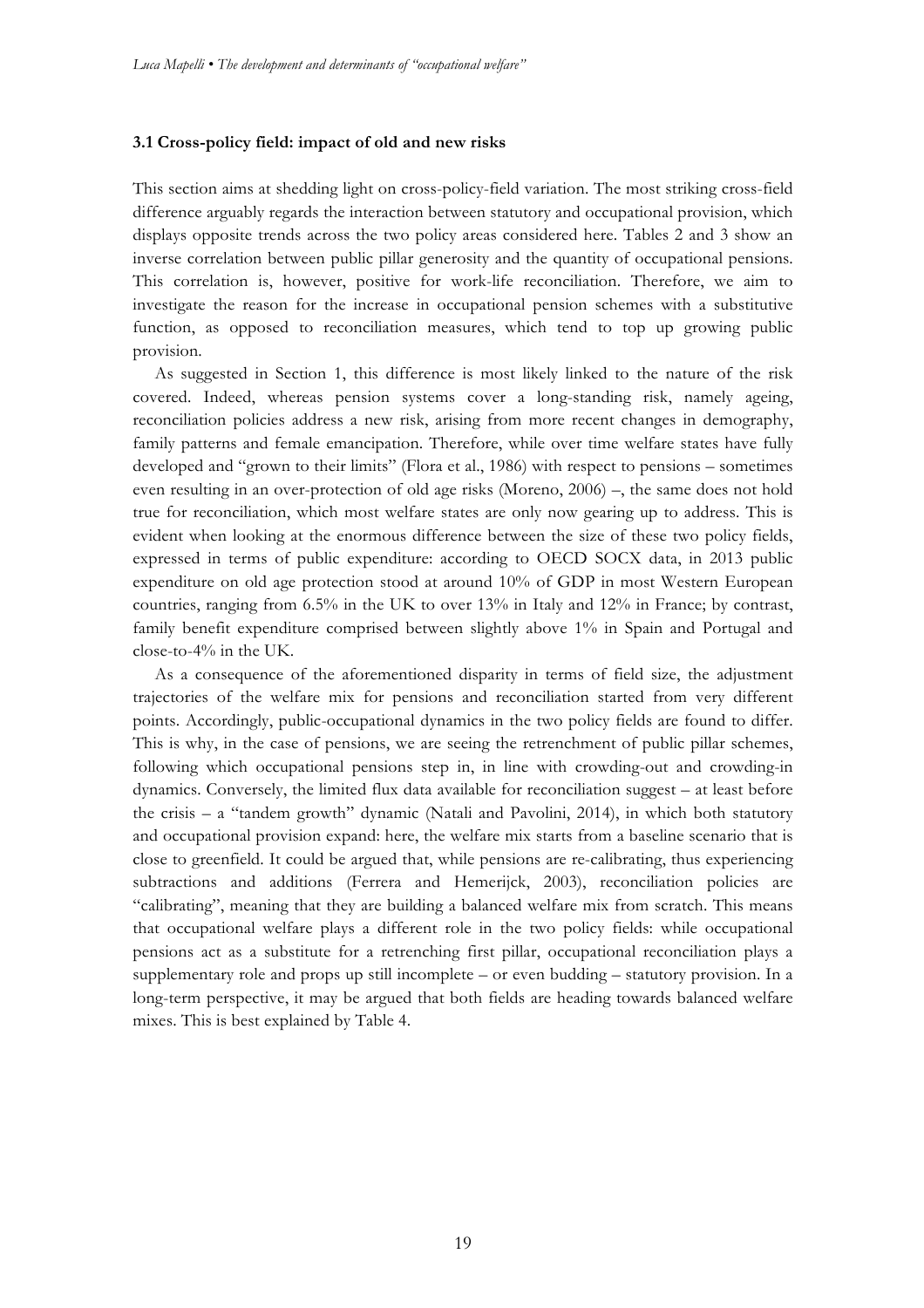|                           | Policy Field          |                             |  |
|---------------------------|-----------------------|-----------------------------|--|
|                           | Occupational Pensions | Occupational Reconciliation |  |
| Addressing                | Old risks             | New risks                   |  |
| Public provision          | Grown to limits       | Gearing up                  |  |
| Development w.r.t. public | Crowding out/in       | Tandem growth               |  |
| <b>Function</b>           | Substitutive          | Supplementary               |  |
| <b>Heading towards</b>    | Balanced welfare mix  | Balanced welfare mix        |  |

*Table 4: Occupational Welfare: cross-policy field variation*

Source: Own elaboration.

#### **3.2 The relevance of country-specific factors**

When starting this work, we expected that a number of country-specific factors would influence the development trajectory of occupational welfare. In particular, throughout Section 2 we focused on the role played by: 1) type of welfare regime; 2) generosity of public provision; 3) statutory legislation; and 4) system of industrial relations. This section aims at highlighting how these factors impact on the quantity and quality of occupational provision. To conclude, an additional country-specific explanatory factor – entrepreneurial fabric – has been added: this factor was not singled out when introducing our analysis, but emerging evidence from this research suggested it may play a role; it will therefore be addressed in the last sub-section in order to prompt further reflection.

#### *3.2.1 Welfare regime and public provision: affecting quantity*

According to the evidence gathered by this work, welfare regime type and public provision generosity influence the quantitative dimension of occupational welfare development: they determine whether – and to what extent – occupational welfare develops.

Although most welfare regimes have undergone substantial recalibration since the early 1990s, Esping-Andersen's (1990) and Ferrera's (1996) classifications are still found to be meaningful. In particular, Beveridgean countries are associated with a higher quantity of occupational provision than Bismarckian states. Nordic/social-democratic Sweden seems to be a forerunner in the development of both a multi-pillar pension system and a balanced publicoccupational mix in the field of reconciliation. Above-average generosity and widespread coverage of occupational welfare reflect the country's universalistic nature. Indeed, Sweden's occupational pension replacement rates of 12-30% help, together with the public pillar, to grant retirees adequate gross replacement rates, well above 50%. In terms of coverage, occupational pensions cover 90% of employees. Company reconciliation policies are also very common, and are present in an overwhelming majority of companies, although employee-level data are lacking. The Nordic welfare regime has allowed for the growth of occupational welfare while preserving its characteristic welfare model.

The Anglo-Saxon welfare regime is also found to be associated with above-average occupational welfare provision, although the function of occupational welfare has changed over time. In fact, the United Kingdom has traditionally displayed a well-established multi-pillar pension system and strong workplace provision of reconciliation policies. In accordance with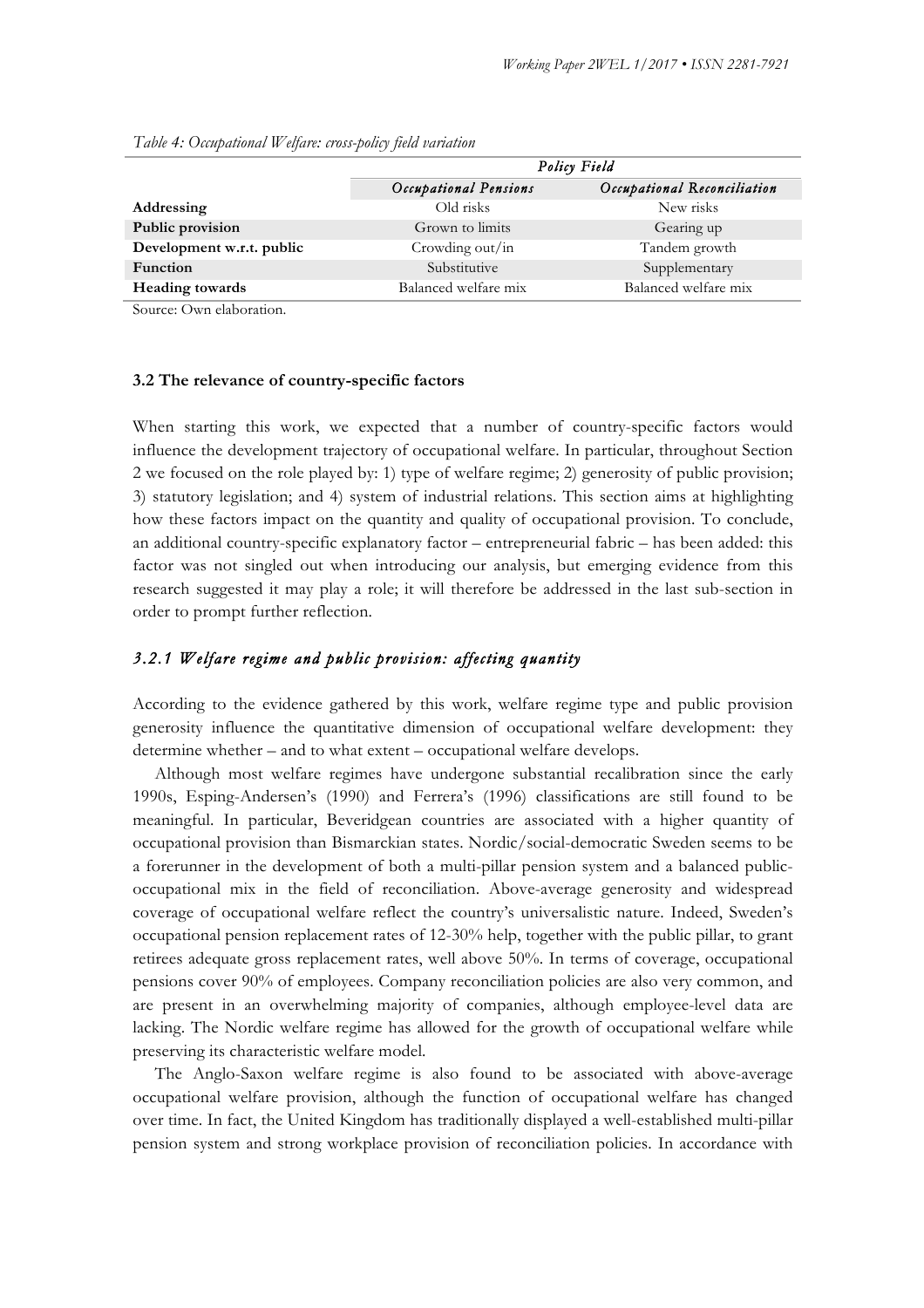the Anglo-Saxon liberal paradigm, for a long time the state left both old age and family-work balance protection to be substantially dealt with within the market – be it financial markets handling pensions assets or the quasi-market for family services. In quantitative terms, this caused occupational welfare to historically constitute an important share of the British welfare mix. Yet unregulated markets generated outsiders and inequality – be it unevenly spread workplace pension coverage or high-cost childcare facilities. These outcomes resulted in an unruly *status quo*, which prompted the State to intervene in order to make occupational welfare – and particularly pensions – an instrument of social policy (see next sub-section). Therefore, even though the Anglo-Saxon welfare regime has always been associated with high levels of occupational provision, the role of the latter has arguably evolved.

As opposed to the aforementioned Beveridgean regimes, Bismarckian welfare regimes are late reformers, thus associated with lower occupational provision<sup>14</sup>. Nonetheless, the Continental and Southern model do differ. Continental Germany has, fully or in part, shifted away from its original paradigm in both policy fields: in the pension field, it fostered multipillarisation in order to prevent contribution hikes; in the area of reconciliation, recent reforms aim to get closer to a dual-earner model and are compounded by increasing company-level provision of work-life balance measures. However, the next sub-section will argue that this Continental welfare regime underwent an unruly recalibration, as testified by the unevenly distributed coverage of occupational welfare. By contrast, Mediterranean Italy has so far remained more consistent with its original "conservative" nature (Esping-Andersen, 1990): public pensions are still strong, ensuring a 60-70% replacement rate, which is more than five times the 15% replacement rate paid by occupational schemes to a mere 16% of employees. Italian occupational reconciliation policies are now, since recently, developing together with statutory provision, but this development started comparatively late in the day, and the familialistic paradigm is still well-rooted.

Closely linked to the type of welfare regime, the extent of public provision also influences the quantity of occupational welfare development. The dynamics of this interaction differ across policy fields. When statutory pensions become less generous, occupational provision steps in – as in the case of Sweden, the United Kingdom and Germany. When the first pillar remains strong, occupational pensions struggle to develop, as in the case of Italy. Conversely, public and occupational provision coexist in the area of reconciliation, although the development trajectories of company measures are made less clear by the impact of the crisis. These findings partially overlap with those discussed in Section 3.1.

## *3.2.2 Industrial relations and legislation: influencing the quality*

<u> 1989 - Jan Samuel Barbara, margaret e</u>

While welfare regime and public provision combine to determine the quantitative dimension of occupational welfare, industrial relations and statutory legislation are more important for the qualitative dimension of occupational welfare, i.e. adequacy and dualisation or the lack thereof. In this sub-section, we will argue that some countries have been able to achieve what we define as an "orderly (re)calibration", meaning success in nestling occupational welfare into a country's welfare mix and making it a quality instrument of social policy. By contrast, with

<sup>14</sup> Most recent reforms have encouraged the development of occupational forms of welfare. As a consequence, late reformers are usually associated with an earlier stage of occupational welfare development.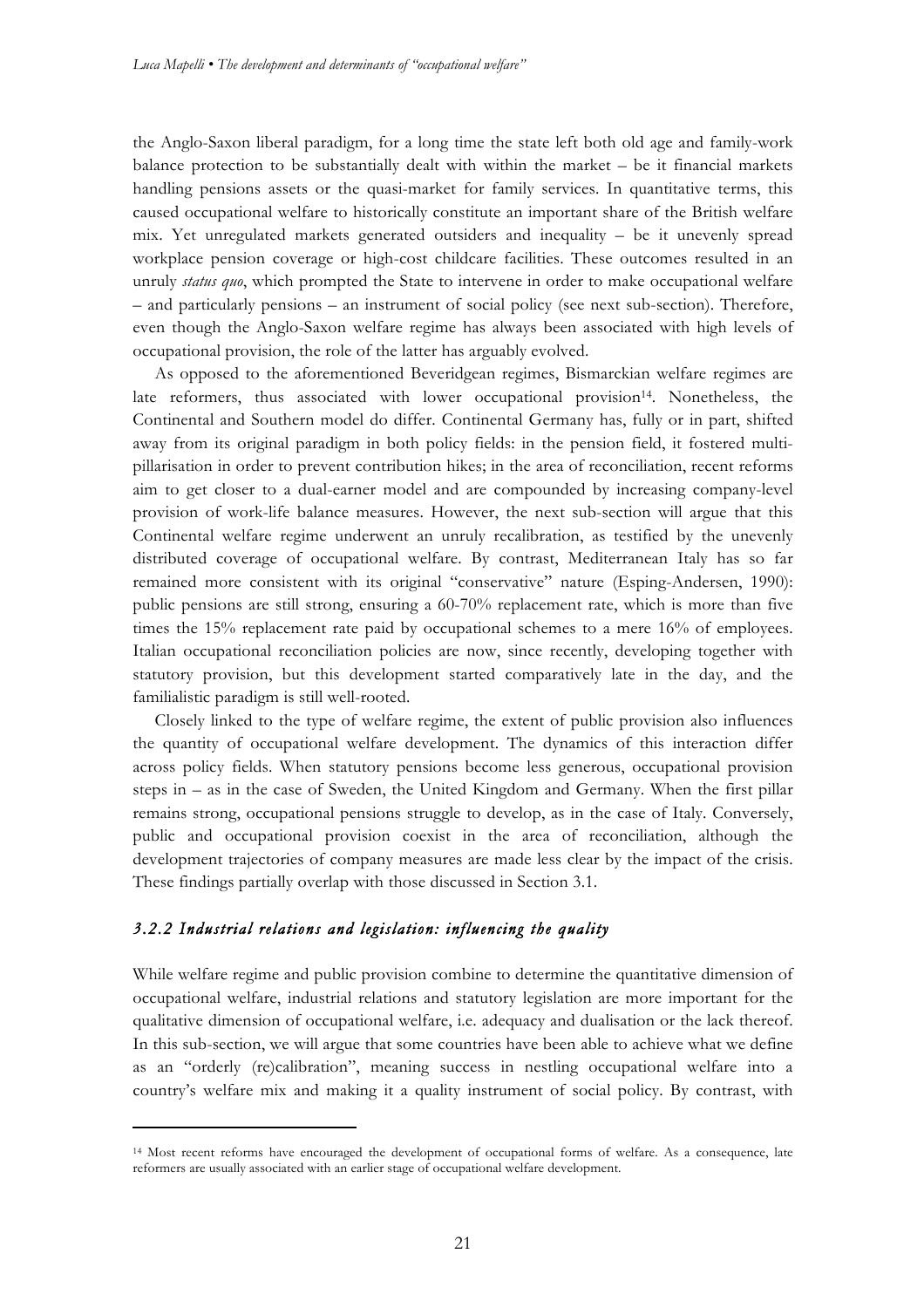"unruly (re)calibration" we shall refer to welfare mixes in which the development of the occupational dimension has been chaotic, thus resulting in poor quality provision – inadequate or fragmented. Evidence gathered through this work suggests that either strong and centralised industrial relations or effective legislation are needed to achieve an orderly recalibration and secure the quality of welfare.

In fact, where the social partners are strong and collective bargaining is centralised, occupational welfare is found to be more widespread and homogeneous. Sweden constitutes a telling example in this respect: thanks to high social partner membership and comprehensive collective bargaining, it managed to achieve an as-universal-as-possible coverage of occupational schemes. In the pension field, this resulted in an orderly recalibration, as the public pillar shrank while letting widespread occupational pensions compensate for part of the reduced generosity. In the area of reconciliation, there has been an orderly calibration, as widespread company measures help to top up expanding public schemes.

Where, instead, industrial relations are fragmented or lacking, statutory legislation has to step in to secure the quality of occupational welfare by fostering more homogeneous and equitable provision. Such is the case of the United Kingdom, where workplace schemes have always been present in quantitatively large numbers, but have only recently taken up a social policy role. This has been made possible through automatic enrolment in workplace pensions on the one hand, and incentives for reconciliation measures on the other. Automatic enrolment and low-fee NEST have helped to boost the coverage of occupational pensions, with further increases expected to close most cross-sectoral and cross-industry gaps by 2018. Similarly, incentives for company reconciliation measures are aimed at partially compensating for marketdriven high prices for childcare facilities, although so far they have not managed to achieve a quality welfare mix. It can be argued that the United Kingdom, at least to some extent, has been able to achieve its own kind of orderly recalibration, although through different means from Sweden.

Where neither strong and centralised industrial relations nor statutory legislation are present to secure an orderly (re)calibration, occupational welfare provision results in dualism, with a crowd of outsiders facing inadequate benefits. A telling example is Germany, where the distribution of occupational welfare is not dissimilar from the situation in the United Kingdom before implementation of statutory corrections (Seeleib-Kaiser et al., 2011). In Germany, collective bargaining is left to the initiative of fragmented social partners, with little to no legislative harmonisation. This results in stark cross-sector, cross-industry, and cross-regional splits, as well as marked differences between small and big firms, despite an overall coverage well above 50%: a perfect example of unruly recalibration, where the increasing quantity of occupational welfare is not matched by quality. Italy is somehow different, as the inequalities in terms of occupational welfare are widely mitigated by strong public provision, at least in the pensions field. As far as reconciliation is concerned, the country lags behind, and territorial disparities are a worrisome problem, although legislation has recently intensified its role in fostering company-level welfare. The current state of occupational welfare in the Italian welfare mix could be described as an example of "delayed recalibration".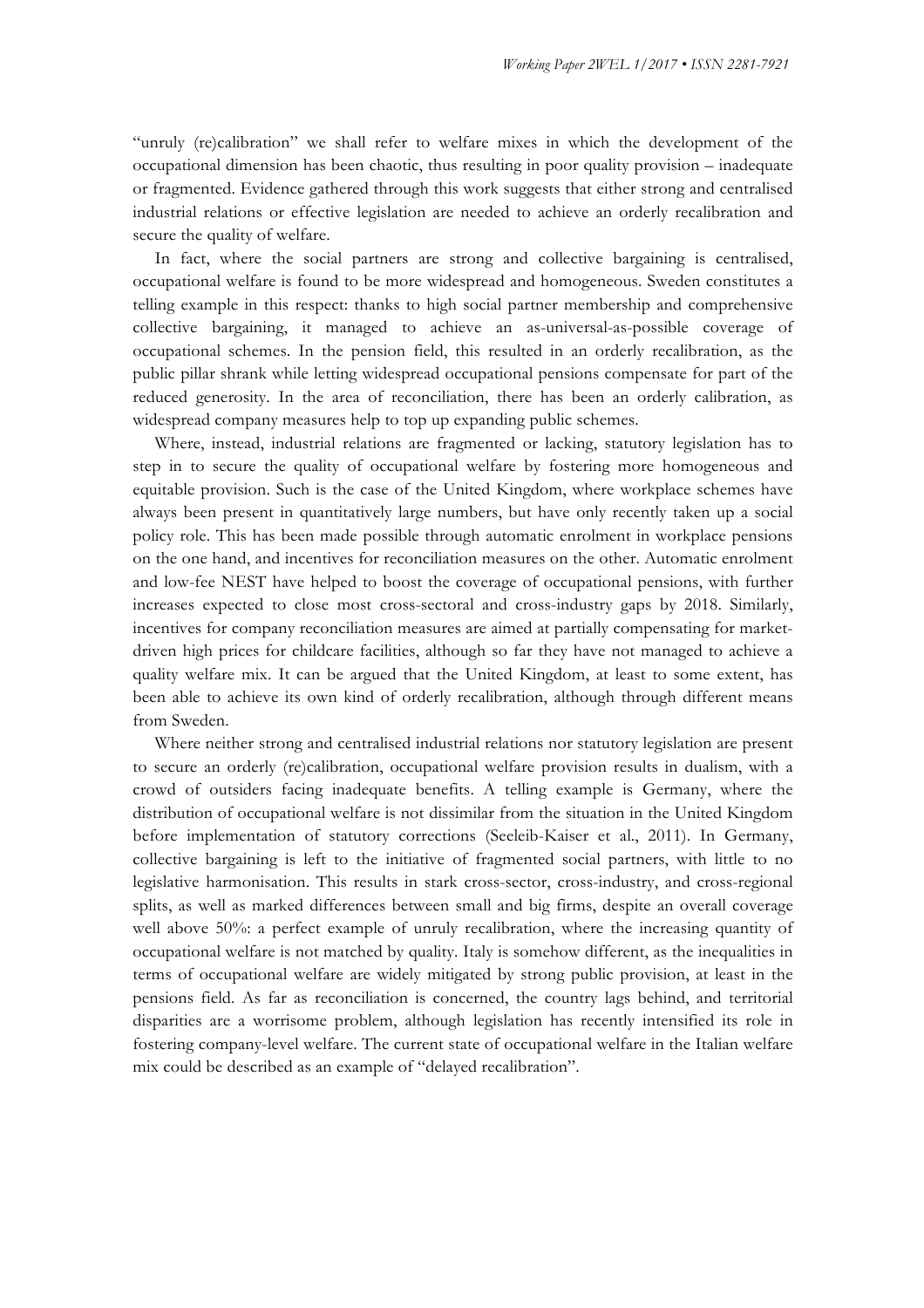| Country-specific factors              |                      | Policy Field                      |                                  |  |  |  |
|---------------------------------------|----------------------|-----------------------------------|----------------------------------|--|--|--|
|                                       |                      | Pensions                          | Reconciliation                   |  |  |  |
|                                       |                      | Beveridgean, associated with      | Beveridgean, associated with     |  |  |  |
| Influencing the                       | Welfare regime       | higher quantity of occupational   | higher quantity of occupational  |  |  |  |
| quality of<br>occupational<br>welfare |                      | welfare, vis à vis Bismarckian    | welfare, vis à vis Bismarckian   |  |  |  |
|                                       | Public generosity    | Its reduction prompts increase in | Tandem growth of public and      |  |  |  |
|                                       |                      | occupational provision            | occupational schemes             |  |  |  |
| Influencing the                       | Industrial relations |                                   | If strong and encompassing,      |  |  |  |
| quantity of                           | system               | If strong and encompassing,       |                                  |  |  |  |
| occupational                          |                      | favours orderly (re)calibration,  | favours orderly (re)calibration, |  |  |  |
| welfare                               | State legislation    | making for quality OW             | making for quality OW            |  |  |  |

*Table 5: Country-specific factors influencing Occupational welfare quality and quantity*

Source: Own elaboration.

## *3.2.3 Additional factor: entrepreneurial fabric*

In addition to the aforementioned country-specific factors influencing occupational welfare quantity and quality, another factor that our analysis had not initially included was found to be possibly relevant. This was the country-specific entrepreneurial fabric, understood as the incidence of SMEs and large enterprises in a country's economy.

In fact, a significant portion of the literature (e.g. Seeleib-Kaiser and Fleckenstein, 2009; Seeleib-Kaiser et al., 2011; Blank, 2013 and 2016; Pavolini et al., 2016; Naczyk, 2016) cites company or establishment size as a relevant factor for the provision of occupational welfare. This work has often found employment-related measures to be more likely in bigger companies – be they pensions or reconciliation (see Sections 2.1.2, 2.1.3, 2.1.4, 2.2.2, 2.2.3). According to many authors, this is often due to the better organisational and administrative capacity of bigger firms, as well as to the presence of organised labour in such companies (Seeleib-Kaiser and Fleckenstein, 2009; Blank, 2016).

Building on these cues, it could be argued that countries displaying a business fabric that features a greater share of big enterprises – as opposed to micro enterprises and SMEs – will present a more favourable environment for the development of occupational welfare. Indeed, Eurostat data indicate that Sweden, the United Kingdom and Germany all display a higher incidence of large enterprises than Italy, and, accordingly, they also have higher figures for occupational pension coverage as well as company work-balance measures. On the one hand, it is true that Swedish collective agreements play a major role in expanding occupational coverage, while in the United Kingdom this role is retained by statutory regulation; on the other hand, the difference between Germany and Italy in terms of extent of occupational welfare could be, at least partially, ascribed to their respective entrepreneurial fabric. In other ways, these two countries arguably represent the two most similar cases in our sample: both were classified as conservative welfare regimes by Esping-Andersen (1990); moreover, both countries display similar development trajectories concerning old-age dependency, fertility rates, and women's attitude towards maternity (Blome, 2017). Against this backdrop, the share of large firms may be a noteworthy difference (see Table 6). Even the move to multiple pension pillars in Germany, implemented as an alternative to contribution hikes, could be somehow understood as an attempt not to dent the competitiveness of its large, exportoriented firms'.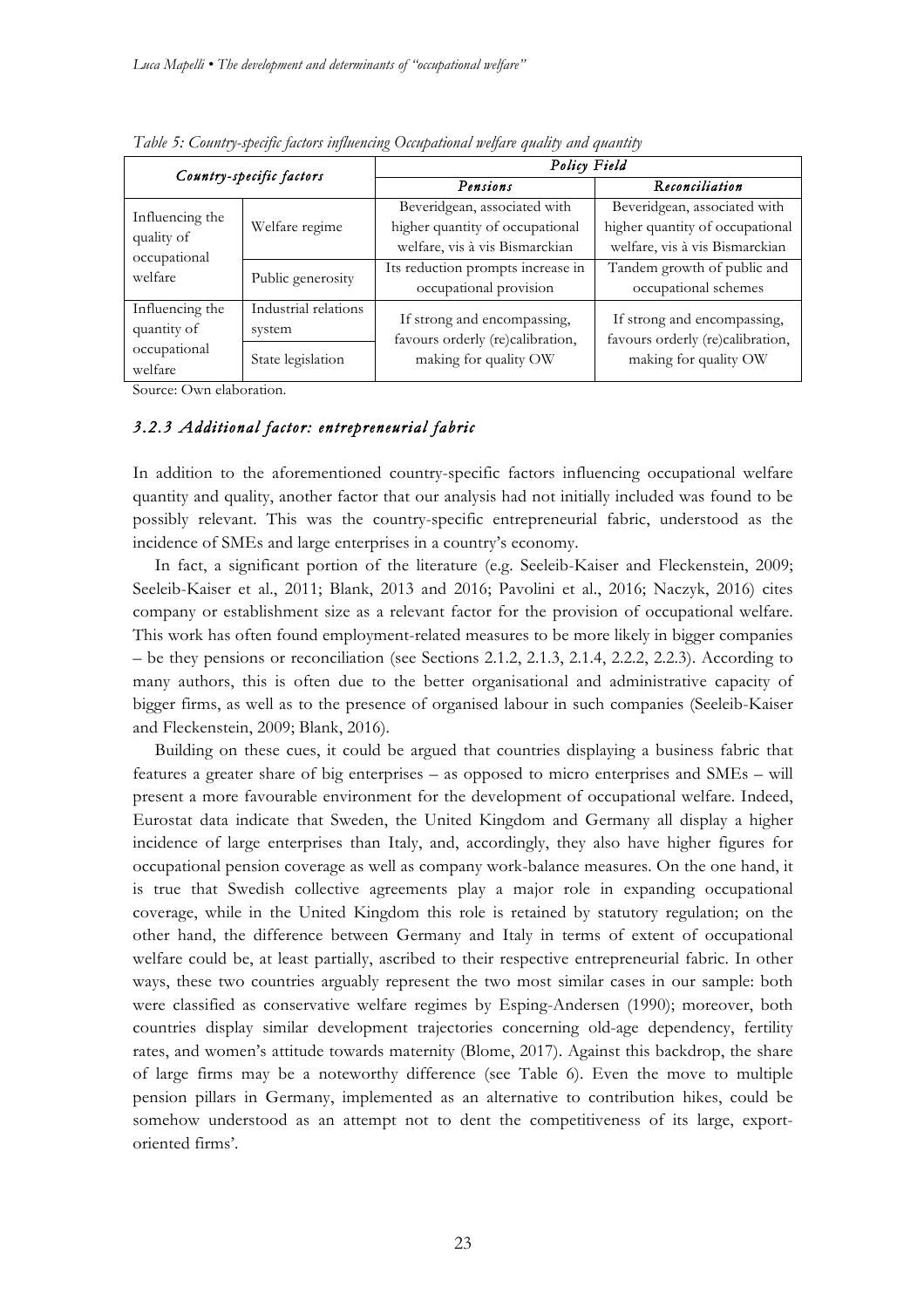| Enterprises by number of employees                                | Germany  | Italy    |
|-------------------------------------------------------------------|----------|----------|
| Share of micro-enterprises (0-9)                                  | $82.2\%$ | $95.1\%$ |
| Share of small enterprises (10-49)                                | $14.8\%$ | $4.4\%$  |
| Share of medium enterprises (50-249)                              | $2.5\%$  | $0.4\%$  |
| Share of large enterprises (250+)                                 | $0.4\%$  | $0.08\%$ |
| Coverage of occupational pensions                                 | 56%      | 16%      |
| Share of companies (5+ employees) offering flexible working time  | $95.9\%$ | 88.8%    |
| Share of companies (5+ empl.) offering parental leave support     | 88%      | 57%      |
| Share of companies (5+ empl.) offering child and elderly services | $60.8\%$ | $49.9\%$ |
| Share of companies (5+ empl.) offering additional family services | $23.9\%$ | $13.2\%$ |

*Table 6: Entrepreneurial fabric and occupational welfare "quantity"*

Source: Own calculations based on Eurostat, Cologne Institute for Economic Research (2010), Blank (2016), and Pavolini et al. (2016).

Therefore, while it is true that the main driver of occupational welfare development in the two countries is its interaction with the generosity of public provision (as previously argued), firm size may also play a role. Although this work has not gathered sufficient evidence to provide a sound explanation for the impact of countries' entrepreneurial fabric, further research could investigate this aspect in more detail.

#### **CONCLUSIONS**

The European Union has for decades been characterised by comparatively high levels of social protection expenditure compared to other OECD economies. This model has not been dented during the so-called "silver age of permanent austerity", spanning from the mid-1970s until nowadays. However, European Member States face a growing number of challenges, which place burdens and constraints on their welfare states, thus prompting recalibration and, in some cases, retrenchment. Against this backdrop, occupational welfare can be seen as a means to maintain an adequate level of benefits without impinging on Europe's strained budgets. In turn, this has stimulated growing interest in occupational provision and the role it can play within the context of recalibrating welfare mixes.

This work aimed to investigate the causes of the spread of occupational welfare (its quantity) and efficacy as a social policy instrument (its quality). The purpose of the analysis was to understand which factors make it possible to achieve socially effective outcomes while safeguarding financial sustainability. In order to do so, we tried to assess the impact of fieldspecific and country-specific variables on the development of occupational provision. Consequently, this work adopted a comparative perspective encompassing two representative policy fields and four European countries, each displaying a different type of welfare regime. The selected policy areas were pensions and work-life reconciliation. Our four-country sample consisted of: Sweden, the United Kingdom, Germany, and Italy. We hypothesised that the type of risk covered (old vs. new risks) might play a role across policy fields, whereas at country level we identified four relevant factors: 1) the type of welfare regime; 2) the generosity of public provision; 3) the system of industrial relations; 4) statutory legislation.

In fact, the evidence we gathered suggested that a number of field-specific and countryspecific factors influence the extent and the way in which occupational welfare develops. Old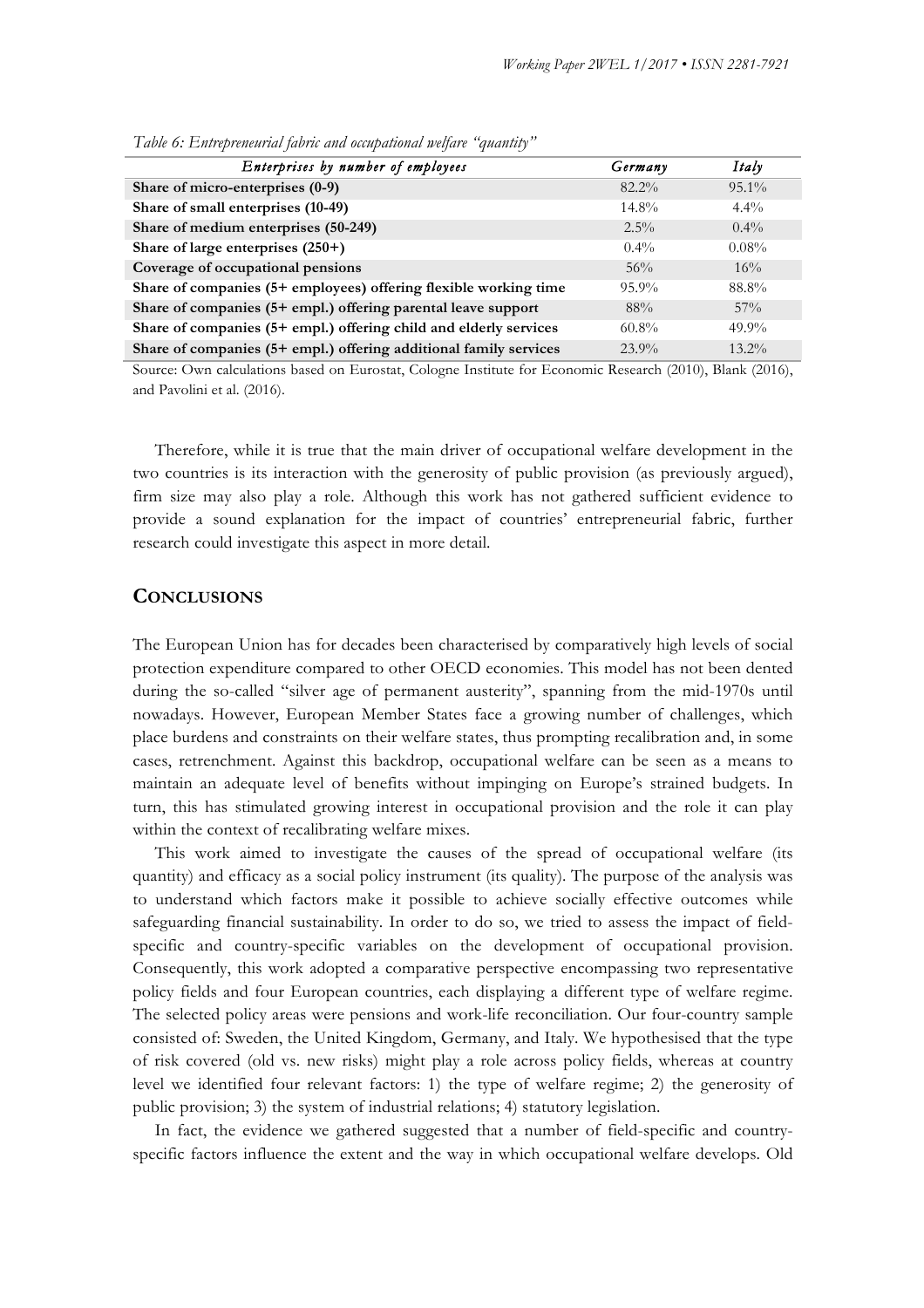risk-protection is found to display crowding-out/crowding-in dynamics between statutory and occupational schemes, whereas new-risk protection is characterised by the growth of public as well as employment-related measures: while the pensions field is recalibrating, thus combining additions and subtractions, the reconciliation policy domain seems to be "calibrating from scratch". The type of welfare regime and the generosity of public provision were found to affect the quantity of occupational welfare. In particular, Nordic and Anglo-Saxon welfare regimes (Beveridgean systems in Sweden and the United Kingdom) are associated with higher occupational welfare provision, while the opposite seems to hold true for Continental and Mediterranean regimes. Finally, industrial relations and statutory legislation have an impact on the quality of occupational welfare, meaning that they can be used to obtain a more homogeneous coverage and make employment-related provision an instrument of social policy. Thus, we argue that these factors can prompt an "orderly recalibration" of a country's welfare mix. In sum, occupational welfare growth, despite occurring across Europe, is found to be quite a diverse phenomenon: a number of factors can affect its quantity and quality. This means that policy-makers wishing to expand occupational provision should carefully evaluate opportunities and drawbacks in order to obtain a socially equitable welfare mix. In addition, a public foundation on which to build top-up complementary provision is to be recommended, as occupational welfare does not display the same redistributive features as public provision (as is particularly evident in the area of pensions).

The findings presented in this work, despite offering interesting clues, should only cautiously be taken as general principles, due to the limited sample size. It could be worthwhile to undertake a similar analysis selecting two other representative policy fields – and possibly country cases – in order to make these findings more watertight. Another possibly worthwhile factor to be included in further analysis is a country's entrepreneurial fabric. Finally, as far as work-life reconciliation is concerned, it could be useful to determine to what extent the Recession has halted the development of occupational provision (e.g. in Germany, Italy). This would further strengthen a fact-based perspective and provide more accurate information on which to base effective policies.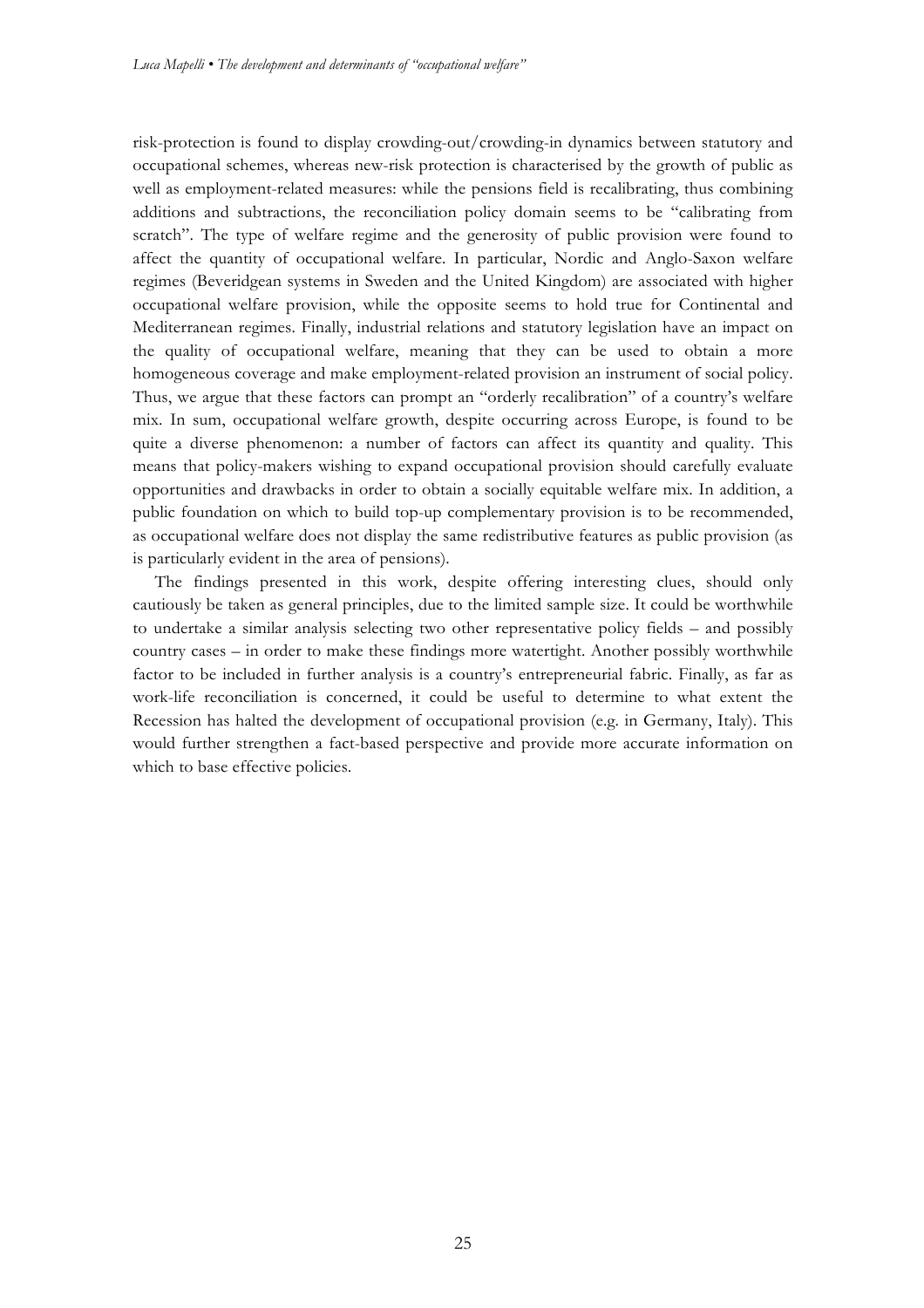#### **REFERENCES**

- Adema, W., Fron, P. and Ladaique, M. (2011). 'Is the European Welfare State Really More Expensive? Indicators on Social Spending, 1980-2012; and a Manual to the OECD Social Expenditure Database (SOCX)', *OECD Social, Employment and Migration Working Papers*, No. 124, OECD Publishing.
- Agostini, C. and Natali, D. (2016). 'Italian Welfare Reforms: Missed Opportunities for a Paradigmatic Change?', in Schubert, Klaus, de Villota, Paloma, Kuhlmann, Johanna (Eds.), *Challenges to European Welfare Systems*, Berlin, Springer.
- Ascoli U., Pavolini E., Mirabile M.S., Carrera F., Agostini C., Leonardi S. (2013). 'Providing Welfare through Social Dialogue: A New Role for Social Partners? – PROWELFARE Italian Report', IRES – Istituto Ricerche Economiche e Sociali, October 2013.
- Barr, N. (2002). 'Reforming pensions: myths, truths, and policy choices', *International Social Security Review*, 55 (2), pp. 3-36.
- Barr N. (2012). 'Economics of the Welfare State', Oxford University Press, 2012.
- Barr, N. and Diamond, P. (2015). 'Italy's pension reforms: facing the facts', ItalyEurope24, Il Sole 24 Ore Digital Edition, 15 May 2015.
- Begg, I., Mushövel, F., House, R.N.C. (2015). 'The welfare state in Europe Visions for reform', in *Redesigning European welfare states – Ways forward*, Vision Europe Summit 2015, pp. 12-37.
- Blank, F. (2013). 'Providing Welfare through Social Dialogue: A New Role for Social Partners? Country Report: Germany', *PROWELFARE Country Report*, November 2013.
- Blank, F. (2016). 'Unemployment and Pensions Protection in Europe: the Changing Role of Social Partners – PROWELFARE Country Report: Germany', *OSE Paper Series*, Research Paper No. 29, Brussels, April 2016.
- Blome, A. (2017). 'The Politics of Work-Family Policy Reforms in Germany and Italy', Routledge.
- Borja, M.L. (2002). 'Reconciling Work and Family: Impact on Gender and Family', *EUI Working Papers*, No. 2002/41, European University Institute, Florence.
- Borja, M.L. (2002). 'Reconciling work and Family: Impact on Gender and Family', *EUI Working Papers*, Working Paper No. 2002/41, European University Institute, Florence.
- Börsch, A.S. and Quinn, C. (2015). 'Taxing pensions and retirement benefits in Germany', *MEA discussion papers*, Munich Centre for the Economics of Ageing, Paper prepared for the CEPAR-Ifo – Workshop on the Taxation of Pensions, Munich, September 3-4, 2015.
- Cologne Institute for Economic Research (2006). 'Unternehmensmonitor Familienfreundlichkeit 2006: wie familienfreundlich ist die deutsche Wirtschaft?' carried out with the support of the Robert Bosch Foundation and the German Federal Ministry of Social Affairs, Senior Citizens, Women and Youth.
- Cologne Institute for Economic Research (2010). 'European Company Survey on Reconciliation of Work and Family Life', carried out with the support of the Robert Bosch Foundation and the German Federal Ministry of Social Affairs, Senior Citizens, Women and Youth.
- Cologne Institute for Economic Research (2013). 'Unternehmensmonitor Familienfreundlichkeit 2013', with the support of the German Federal Ministry of Social Affairs, Senior Citizens, Women and Youth, 2013.
- Cribb, J. and Emmerson, C. (2016). What happens when employers are obliged to nudge? Automatic enrolment and pension saving in the UK', *Institute for Fiscal Studies Working Papers*, Working Paper 16/19, November 2016.
- De Geus, A. (2015). 'Redesigning European welfare states Ways forward', Vision Europe Summit 2015, Preface, pp. 10-11.
- Department for Work and Pensions (2013). 'Framework for the analysis of future pension incomes', Ref: ISBN 978-1-78153-799-2, 11 September 2013.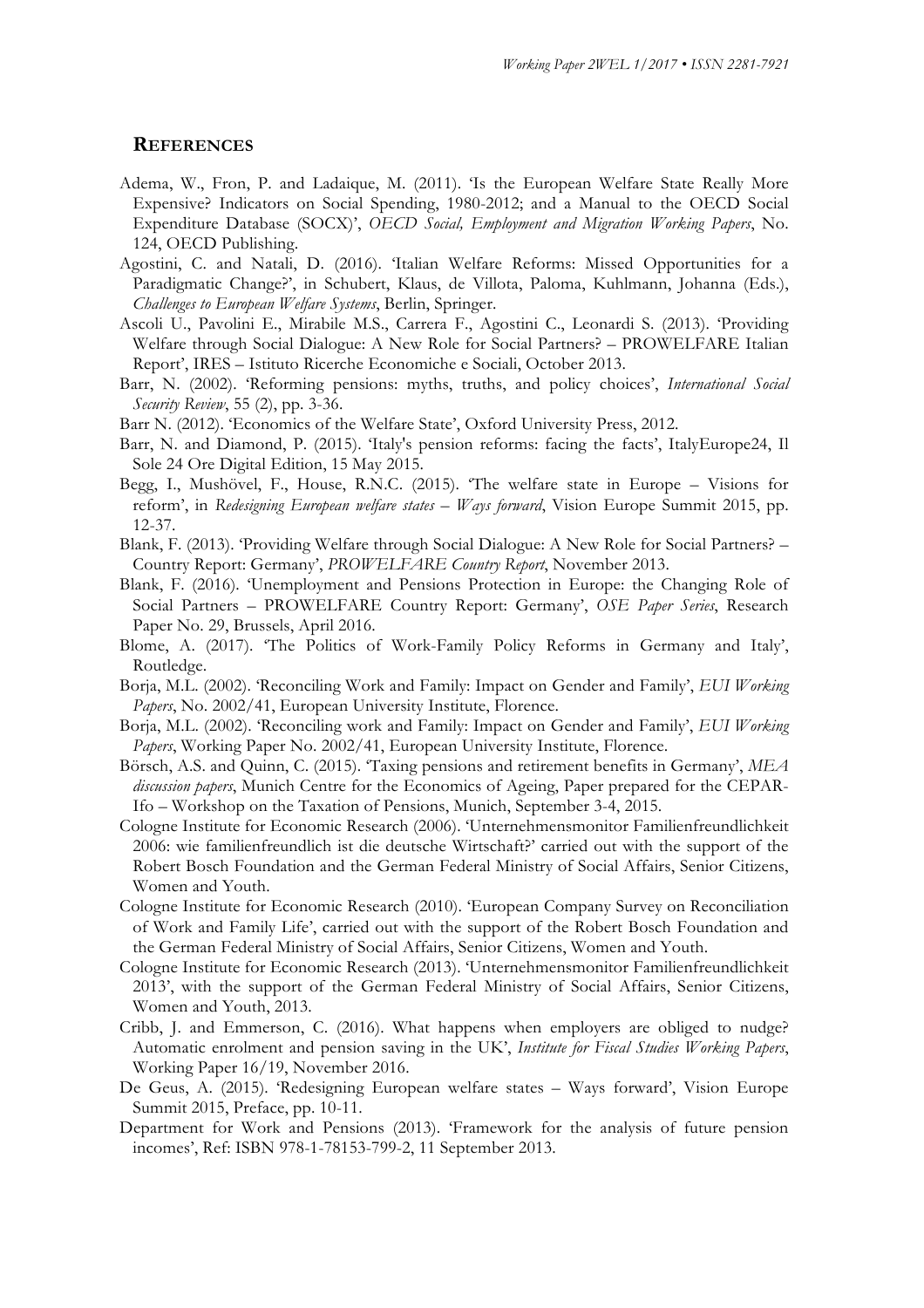- Eatock, D. (2015). 'Prospects for occupational pensions in the European Union', EPRS European Parliamentary Research Service, Briefing, September 2015.
- Esping-Andersen, G. (1990). 'The Three Worlds of Welfare Capitalism', Cambridge: Polity Press.
- Esping-Andersen, G. (2009). 'The Incomplete Revolution. Adapting to Women's New Roles', Cambridge: Polity Press.
- Eurofound (2006). 'Working time and work–life balance in European companies', *Establishment Survey on Working Time 2004–2005*, Office for Official Publications of the European Communities, Luxembourg, 2006.
- Eurofound (2013). 'Italy: Social partners involvement in the reforms of pension systems', EurWork – European Observatory of Working Life, 3 October 2013.
- Eurofound (2015). 'Working and caring: Reconciliation measures in times of demographic change', Publications Office of the European Union, Luxembourg.
- European Commission (2012). 'White Paper An Agenda for Adequate, Safe and Sustainable Pensions', Brussels, 16.2.2012 COM (2012) 55 final.
- European Commission (2013). "Industrial Relations in Europe 2012", Luxembourg: Publications Office of the European Union, 2013.
- European Commission (2014). 'Key Data on Early Childhood Education and Care in Europe, 2014 Edition', *Eurydice and Eurostat Report*, Luxembourg: Publications Office of the European Union.
- European Commission (2015). 'The 2015 Pension Adequacy Report: current and future income adequacy in old age in the EU', Publications Office of the European Union, Luxembourg.
- Ferrera F. and Maino F. (2014). 'Social Innovation Beyond the State: Italy's Secondo Welfare in a European Perspective', *2WEL Working Paper Series*, WP-2WEL 2/14, 2014.
- Ferrera F. and Maino F. (2015). 'Conclusioni: bilancio e prospettive', in Maino F. and Ferrera F. (Eds.), *Secondo Rapporto sul Secondo Welfare in Italia 2015*, pp. 365-382.
- Ferrera M. (1996). 'The "Southern model" of welfare in social Europe', *Journal of European Social Policy*, 6(1): 17-37.
- Ferrera, M. (2007). 'The European welfare state Golden achievement, silver prospects', URGE working paper 4/2007.
- Ferrera, M., Hemerijck, A. (2003). 'Recalibrating European Welfare Regimes', in J. Zeitlin e D. Trubeck, (eds.) *Governing Work and Welfare in a New Economy: European and American Experiments*, Oxford, Oxford University Press, 2003.
- Feyertag, J. and Seeleib-Kaiser, M. (2013). 'Providing Welfare through Social Dialogue: A New Role for Social Partners? United Kingdom Country Report', *PROWELFARE Project Country Report*, 2013.
- Flora, P. (1986). 'Growth to Limits: the Western European welfare state since World War II', Volume I: Sweden, Norway, Finland, Denmark, copyright 1986 by Walter de Gruyter & Co., Berlin.
- Flyvbjerg, B. (2006). 'Five Misunderstandings About Case-Study Research', *Qualitative Inquiry*, 12 (2), pp 219-245.
- Fritzell, J., Hols-Salén, L., Nelson, K., Palme, J., Schön, P. (2016). 'Country Profile: Sweden', *ESPN Country Profiles*.
- Greve, B. (2007). 'Occupational welfare: winners and losers', Edward Elgar, pp 190.
- Guardiancich, I. (2010). 'Germany: Current pension system: first assessment of reform outcomes and output', OSE Research Project 'ASSURER UNE PENSION ADÉQUATE DANS UN CONTEXTE EUROPÉEN' Supported by the Belgian Federal Public Service Social Security.
- Heyman J. with Barrera M. (2010). 'Profit at the bottom of the ladder: creating value by investing in your workforce', Harvard Business Press, Boston, 2010.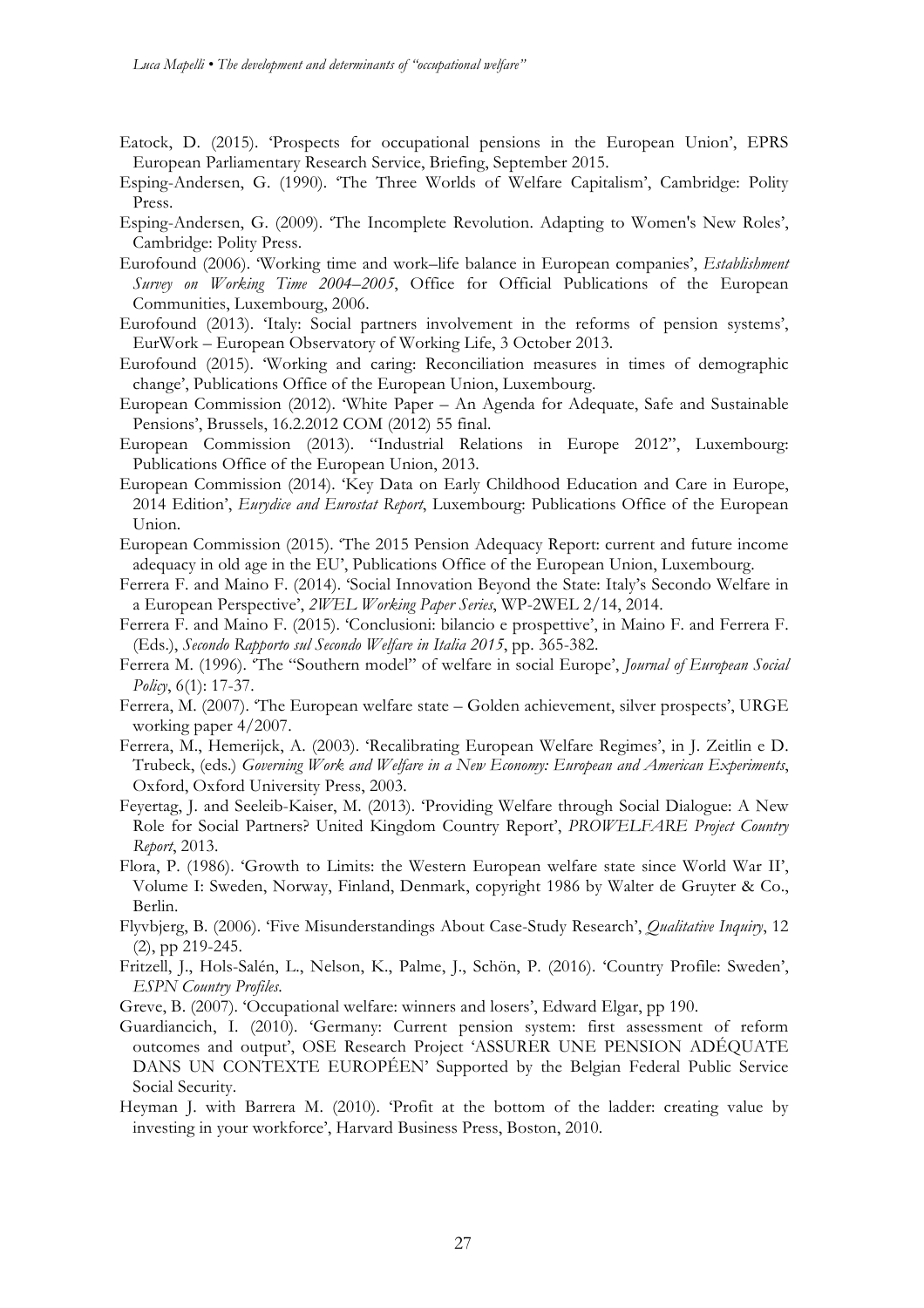- Jansson, O., Ottosson, J., Murhem, S., Magnusson, L. (2016). 'Unemployment and Pensions Protection in Europe: the Changing Role of Social Partners – PROWELFARE Country Report: Sweden', *OSE Paper Series*, Research Paper No. 16, April 2016.
- Jessoula, M. (2009). 'La Politica Pensionistica', Le Politiche Pubbliche in Italia, Bologna, Società editrice il Mulino.
- Johansson, B. (2013). 'Providing Welfare through Social Dialogue: A New Role for Social Partners? Case study: Sweden', *PROWELFARE Project country report*, 14 November 2013.
- Johnston A., Kornelakis A., Rodriguez d'Acri C. (2011. 'Social Partners and the Welfare State: Recalibration, Privatization or Collectivization of Social Risks?' in *European Journal of Industrial Relations*, 17 (4). pp. 349-364.
- Klenner, C., Brehmer, W., Plegge, M., Bohulskyy, Y. (2013). "Förderung der Vereinbarkeit von Familie und Beruf in Tarifverträgen und Betriebsvereinbarungen in Deutschland. WSI", *WSI Discussion Paper*, Discussion Paper N 184.
- Kraemer, B. (2015). 'Germany: Family benefit rule changes encourage parents to share childcare duties', EurWORK – European Observatory of Working Life, Eurofound, Published: 19 February 2015.
- Lewis, J. (2009). 'Work-Family Balance, Gender and Policy', Cheltenham/Northampton: Edward Elgar.
- Lindbeck, A. (1995), 'Welfare State Disincentives with Endogenous Habits and Norms', *Scandinavian Journal of Economics*, 97 (4), pp 477-94.
- Maino, F. and Ferrera, M. (Eds.) (2015), *Secondo Rapporto sul secondo welfare 2015*, Torino: Centro di Ricerca e Documentazione Luigi Einaudi.
- Moreno, L. (2006). "The Model of Social Protection in Southern Europe", *Revue Française des Affaires Socials*, 2006/5, pp. 73-95.
- Ministry of Economy and Finance (2013). 'Tassi di sostituzione del sistema pensionistico pubblico e complementare', in *Le tendenze di medio-lungo periodo del sistema pensionistico e sociosanitario – Aggiornamento 2013*, Chapter 6, May 2013.
- Naczyk, M. (2016). 'Unemployment and Pensions Protection in Europe: the Changing Role of Social Partners – PROWELFARE Country Report: United Kingdom', *OSE Paper Series*, Research Paper No. 22, April 2016.
- Naczyk, M. and Domonkos, S. (2016). 'The Financial Crisis and Varieties of Pension Privatization Reversals in Eastern Europe', *Governance*, 29 (2), April 2016, pp 167–184.
- Natali, D. and Pavolini, E. (2014). 'Comparing (Voluntary) Occupational Welfare in the EU: Evidence from an international research study', *OSE Paper Series*, No.16, November 2014.
- Natali, D., Sabato, S., Mapelli L. with Vanhercke, B. (2017) 'Governing occupational pensions and unemployment benefits: the state, the market and the social partners in-between?' *OSE Paper Series*, Research Paper No.33, January 2017, 31p.
- National Statistics (2015). 'Trade Union Membership 2014: Statistical Bulletin', Department for Business Innovation & Skills, June 2015.
- OECD (2015). 'Pensions at a Glance 2015: OECD and G20 indicators', OECD Publishing, Paris.
- OECD (2015a). 'Sweden', in *Pensions at a Glance 2015: OECD and G20 indicators*, OECD Publishing, Paris.
- OECD (2015b). 'United Kingdom', in *Pensions at a Glance 2015: OECD and G20 indicators*, OECD Publishing, Paris. Key findings at: https://www.oecd.org/unitedkingdom/PAG2015\_UK.pdf.
- OECD (2015c). 'Germany', in *Pensions at a Glance 2015: OECD and G20 indicators*, OECD Publishing, Paris.
- OECD (2015d). 'Italy', in *Pensions at a Glance 2015: OECD and G20 indicators*, OECD Publishing, Paris.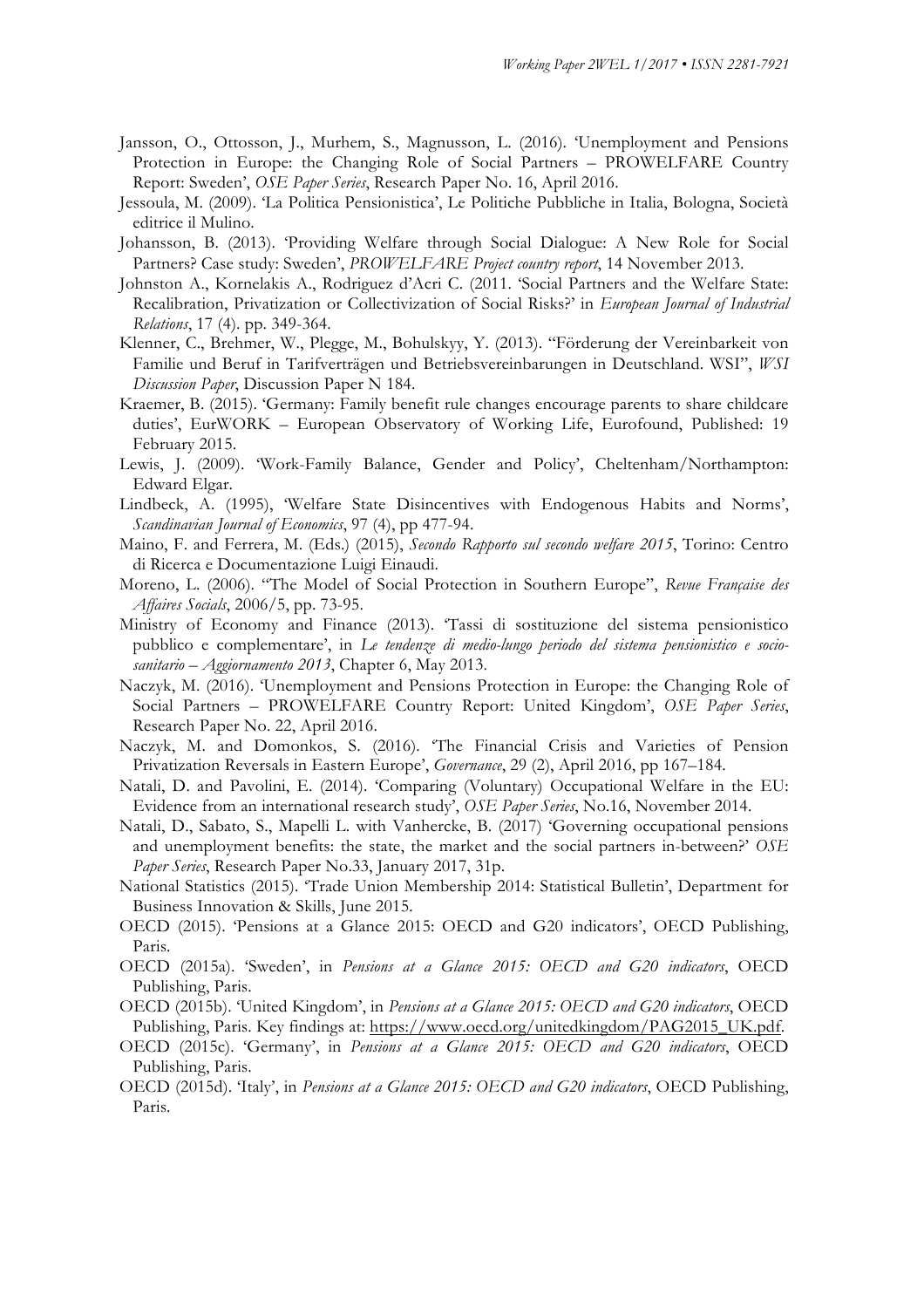- Pavolini, E., Leonardi, S., Raitano, M., Arlotti, M. (2016). 'Unemployment and Pensions Protection in Europe: the Changing Role of Social Partners – PROWELFARE Country Report: Italy', *OSE Paper Series*, Research Paper No.21, April 2016.
- Pavolini E and Seeleib-Kaiser M. (2016). "Comparing Occupational Welfare in Europe: The Case of Occupational Pensions – Prowelfare analytical report" *OSE Paper Series*, Research paper No. 30, Brussels,
- European Social Observatory, October, 20 pp.
- Razetti, F. (2015). 'Bilateralità e welfare contrattuale: quale ruolo per i territori?', in *Secondo Rapporto sul Secondo Welfare in Italia*, Maino, F. and Ferrera, M., pp. 69-110.
- Schön, P. and Johansson, L. (2016). 'ESPN Thematic Report on work-life balance measures for persons of working age with dependent relatives: Sweden', *ESPN Thematic Reports*, European Social Policy Network.
- Seeleib-Kaiser, M. and Fleckenstein, T. (2009). 'The Political Economy of Occupational Family Policies: Comparing Workplaces in Britain and Germany', *British Journal of Industrial Relations*, 47 (4), pp. 741-764.
- Seeleib-Kaiser, M., Saunders, A.M. and Naczyk, M. (2011). 'Social protection dualism, deindustrialization and cost containment', Comparing European Workers Part B, *Policies and Institutions Research in the Sociology of Work,* Volume 22, pp. 83–118.
- Siaroff, A. (1999). 'Corporatism in 24 industrial democracies: Meaning and measurement', *European Journal of Political Research*, 36(2), pp. 175–205.
- Swedish Pension Agency (2015). 'Orange report Annual Report of the Swedish Pension System 2014', Swedish Pensions Agency, SE-100 64 Stockholm, Sweden.
- Taylor-Gooby, P. (2004). 'New Risks, New Welfare: The Transformation of the European Welfare State', Oxford: Oxford University Press, 248 pp.
- Thomson, S. and Mossialos, E. (2009). 'Private health insurance in the European Union', Final report prepared for the European Commission, Directorate General for Employment, Social Affairs and Equal Opportunities, LSE Health and Social Care, London School of Economics and Political Science.
- Thoresson, A. and Kullander, M. (2015). 'Sweden: working life country profile', *Working Life Country Profiles*, Eurofound, European Observatory of Working Life, 25 November 2015.
- Titmuss, R. M. (1958). 'Essays on The Welfare State', George Allen and Unwin Ltd, London.
- TNS Infratest (2012). 'Situation und Entwicklung der betrieblichen Altersversorgung in Privatwirtschaft und öffentlichem Dienst (BAV 2011)', Endbericht, München (Bundesministerium für Arbeit und Soziales, Forschungsbericht 429).
- Van Wanrooy, B., Bewley, H., Bryson, A., Forth, J., Freeth, S., Stokes, L., Wood, S. (2011). 'The 2011 Workplace Employment Relations Study: First Findings', *WERS – Workplace Employment Relation Study*, 2011.
- Wiß, T. (2015). 'From welfare states to welfare sectors: Explaining sectoral differences in occupational pensions with economic and political power of employees', *Journal of European Social Policy*, 2015, Vol. 25(5), pp. 489–504.
- Wöss, J., Reiff, C., Gruber, A. (2016). 'Unemployment and Pensions Protection in Europe: the Changing Role of Social Partners – Austrian Country Report', *OSE Paper Series*, Research Paper No.24, April 2016.